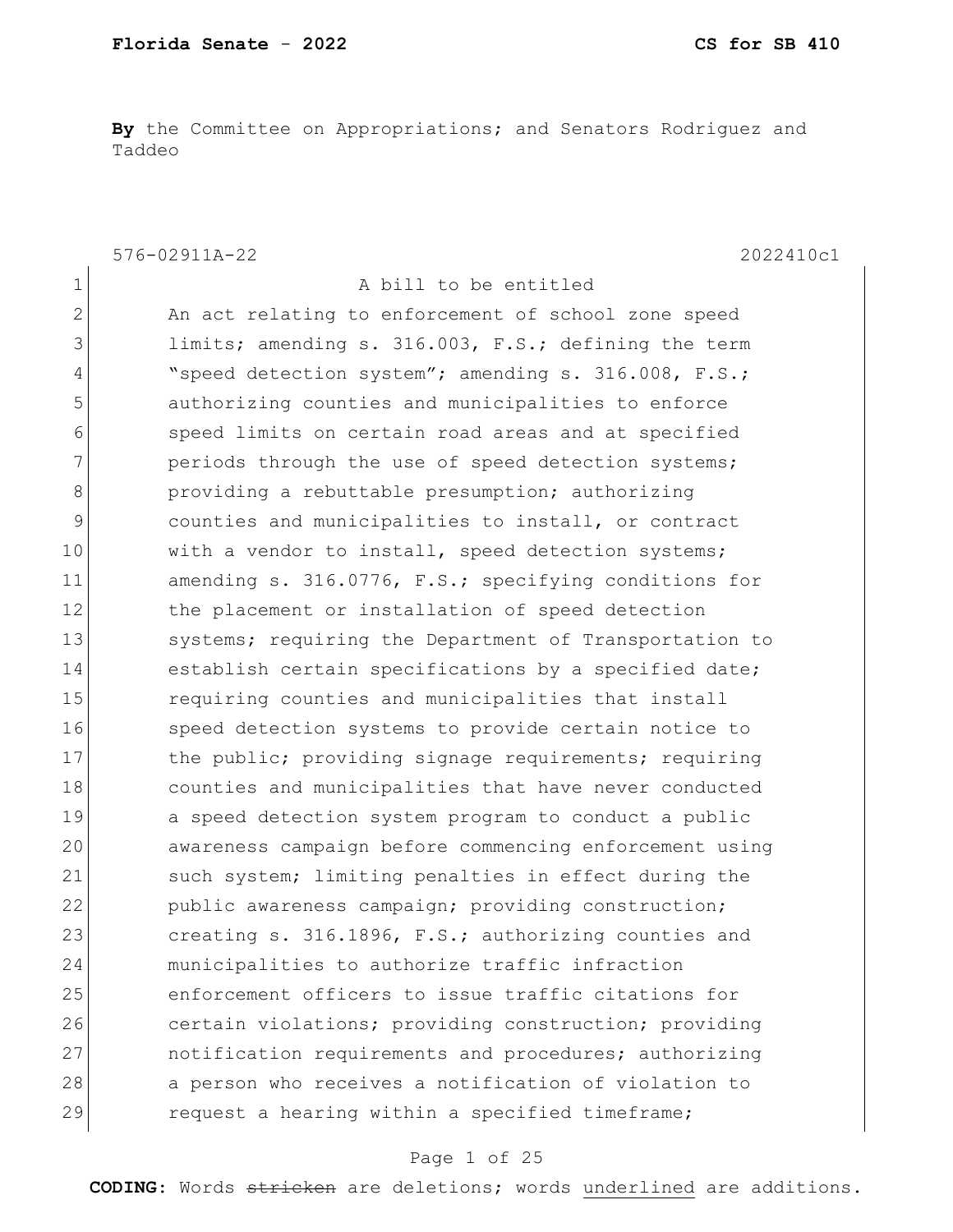|    | 576-02911A-22<br>2022410c1                             |
|----|--------------------------------------------------------|
| 30 | defining the term "person"; providing for waiver of    |
| 31 | challenge or dispute as to the delivery of the         |
| 32 | notification of violation; requiring counties and      |
| 33 | municipalities to pay certain funds to the Department  |
| 34 | of Revenue; providing for the distribution of funds;   |
| 35 | providing requirements for issuance of a traffic       |
| 36 | citation; providing for waiver of challenge or dispute |
| 37 | as to the delivery of the traffic citation; providing  |
| 38 | notification requirements and procedures; specifying   |
| 39 | that the registered owner of a motor vehicle is        |
| 40 | responsible and liable for paying a traffic citation;  |
| 41 | providing exceptions; requiring an owner of a motor    |
| 42 | vehicle to furnish an affidavit under certain          |
| 43 | circumstances; specifying requirements for such        |
| 44 | affidavit; providing a criminal penalty for submitting |
| 45 | a false affidavit; providing that certain images or    |
| 46 | video and evidence of speed are admissible in certain  |
| 47 | proceedings; providing a rebuttable presumption;       |
| 48 | providing construction; providing requirements and     |
| 49 | procedures for hearings; amending s. 316.1906, F.S.;   |
| 50 | revising the definition of the term "officer";         |
| 51 | providing requirements for speed detection systems;    |
| 52 | requiring a law enforcement agency and its agents      |
| 53 | operating a speed detection system to maintain a log   |
| 54 | of results of the system's self-tests; requiring a law |
| 55 | enforcement agency and its agents to perform           |
| 56 | independent calibration tests of such systems;         |
| 57 | providing for the admissibility of certain evidence in |
| 58 | certain proceedings; amending s. 318.18, F.S.;         |

# Page 2 of 25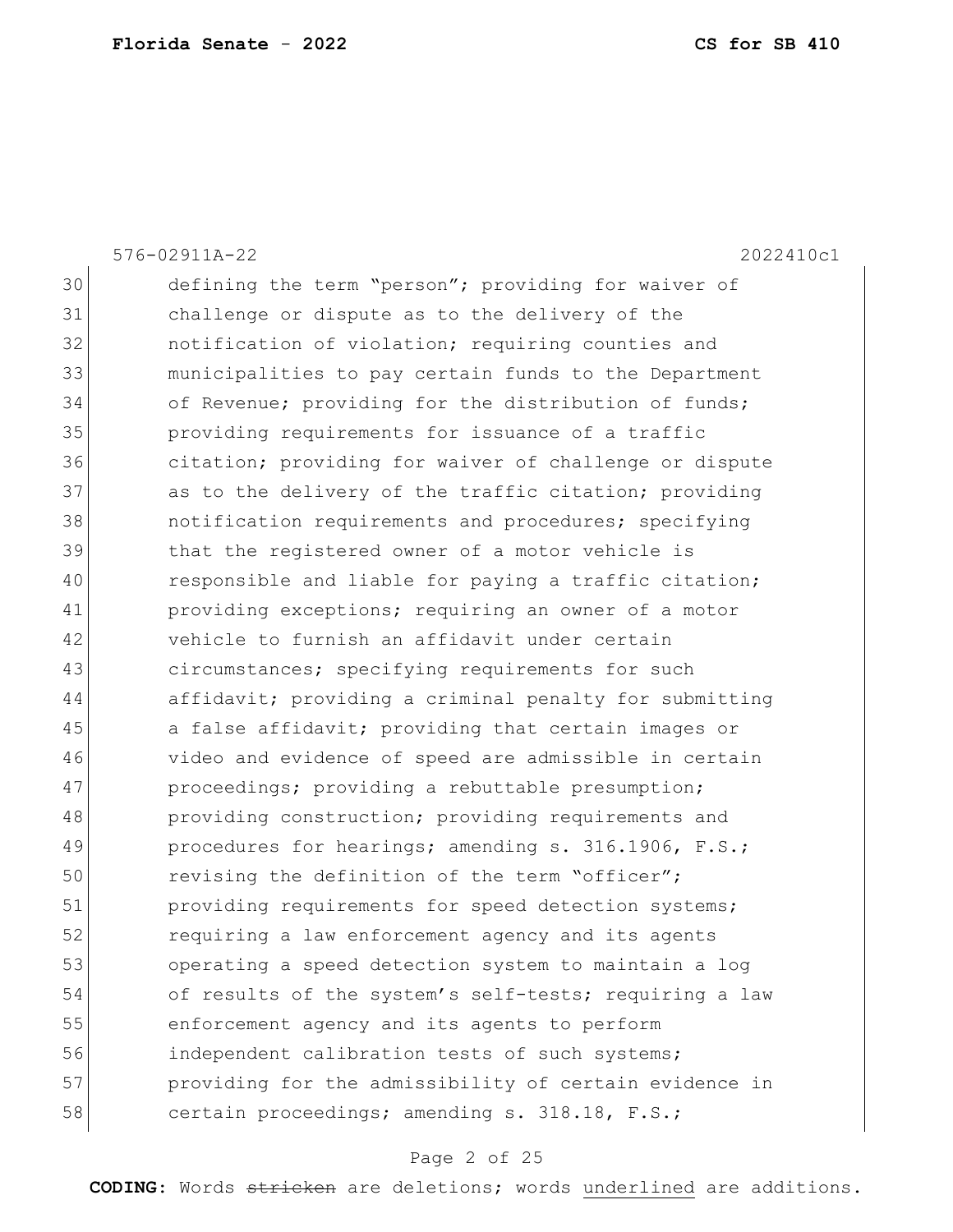|    | 576-02911A-22<br>2022410c1                                             |
|----|------------------------------------------------------------------------|
| 59 | providing a civil penalty for a certain speed limit                    |
| 60 | violation; amending s. 322.27, F.S.; prohibiting                       |
| 61 | points from being imposed against a driver license for                 |
| 62 | certain infractions enforced by a traffic infraction                   |
| 63 | enforcement officer; prohibiting such infractions from                 |
| 64 | being used to set motor vehicle insurance rates;                       |
| 65 | amending ss. 316.306, 316.640, 316.650, 318.14,                        |
| 66 | 318.21, and 655.960, F.S.; conforming cross-references                 |
| 67 | and provisions to changes made by the act; providing                   |
| 68 | an effective date.                                                     |
| 69 |                                                                        |
| 70 | Be It Enacted by the Legislature of the State of Florida:              |
| 71 |                                                                        |
| 72 | Section 1. Present subsections (82) through (109) of                   |
| 73 | section 316.003, Florida Statutes, are redesignated as                 |
| 74 | subsections (83) through (110), respectively, a new subsection         |
| 75 | $(82)$ is added to that section, and subsection $(64)$ of that         |
| 76 | section is amended, to read:                                           |
| 77 | 316.003 Definitions. The following words and phrases, when             |
| 78 | used in this chapter, shall have the meanings respectively             |
| 79 | ascribed to them in this section, except where the context             |
| 80 | otherwise requires:                                                    |
| 81 | (64) PRIVATE ROAD OR DRIVEWAY. - Except as otherwise provided          |
| 82 | in paragraph $(88)(b)$ $(87)$ $(b)$ , any privately owned way or place |
| 83 | used for vehicular travel by the owner and those having express        |
| 84 | or implied permission from the owner, but not by other persons.        |
| 85 | (82) SPEED DETECTION SYSTEM. - A portable or fixed automated           |
| 86 | system used to record a vehicle's speed using radar and to             |
| 87 | capture a photograph or video of the rear of a vehicle in a            |
|    |                                                                        |

### Page 3 of 25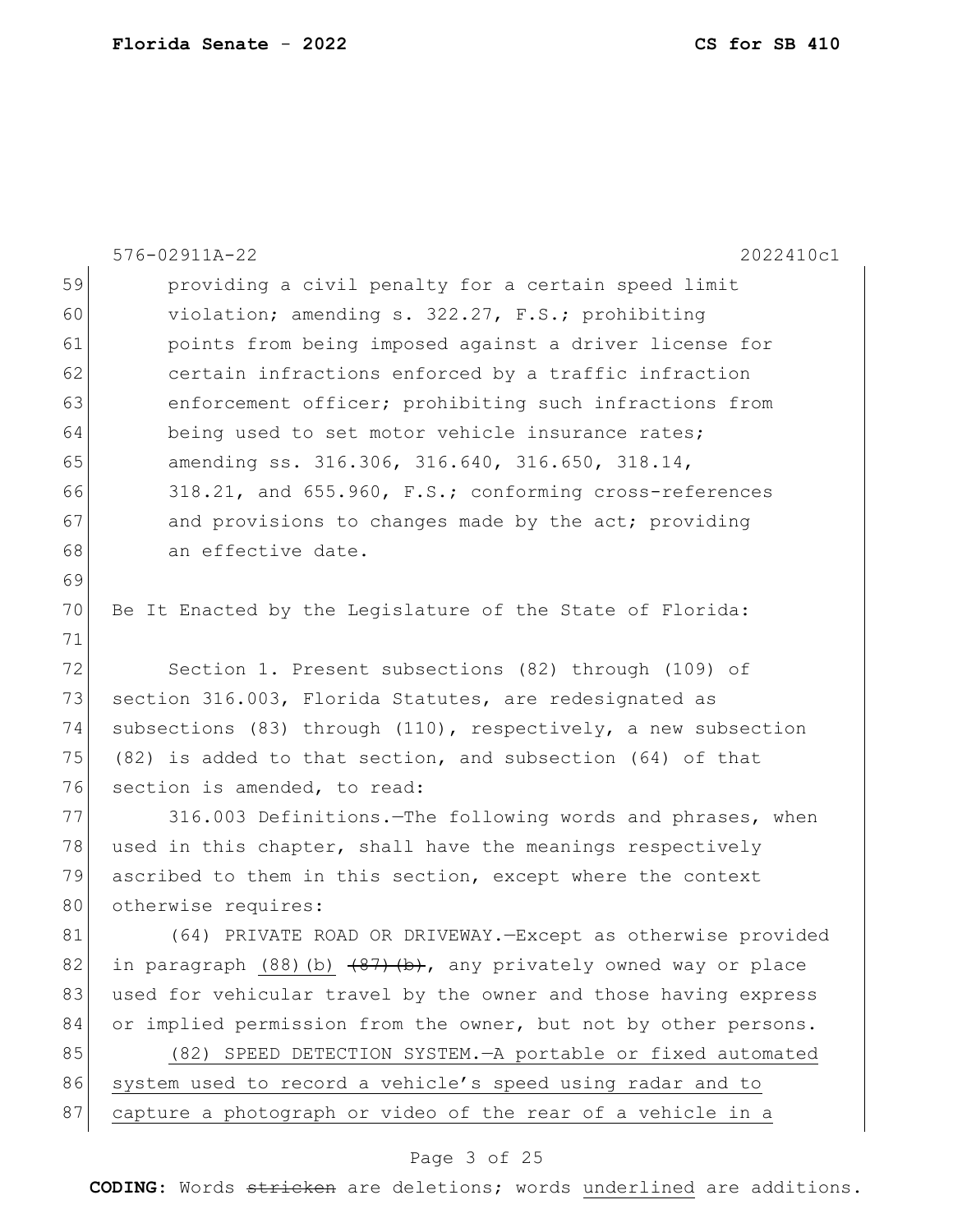|     | 576-02911A-22<br>2022410c1                                       |
|-----|------------------------------------------------------------------|
| 88  | school zone which exceeds the speed limit in force at the time   |
| 89  | of the violation. Any notification under s. 316.1896 or traffic  |
| 90  | citation issued through the use of a speed detection system must |
| 91  | include a photograph or other recorded image showing the license |
| 92  | tag of the vehicle; the date, time, and location of the vehicle; |
| 93  | the maximum speed at which the vehicle was traveling in the      |
| 94  | school zone; and the posted speed limit in the school zone at    |
| 95  | the time of the violation.                                       |
| 96  | Section 2. Subsection (9) is added to section 316.008,           |
| 97  | Florida Statutes, to read:                                       |
| 98  | 316.008 Powers of local authorities.-                            |
| 99  | (9) (a) A county or municipality may enforce speed limits on     |
| 100 | areas of roads maintained as school zones pursuant to s.         |
| 101 | 316.1895 within 30 minutes before and after a regularly          |
| 102 | scheduled breakfast program or start of a regularly scheduled    |
| 103 | school session at the restrictive speed limit; during the        |
| 104 | entirety of a regularly scheduled school session at the          |
| 105 | nonrestrictive speed limit; and 30 minutes before and after the  |
| 106 | end of a regularly scheduled school session at the restrictive   |
| 107 | speed limit, through the use of a speed detection system for the |
| 108 | measurement of speed and recording of photographs or videos for  |
| 109 | violations in excess of 10 miles per hour over the posted speed  |
| 110 | limit in force at the time of the violation. A school zone's     |
| 111 | compliance with s. 316.1895, except for s. 316.1895(6) relating  |
| 112 | to a sign stating "Speeding Fines Doubled" as otherwise          |
| 113 | specified in s. 316.0776, creates a rebuttable presumption that  |
| 114 | the school zone is being properly maintained.                    |
| 115 | (b) A county or municipality may place or install, or            |
| 116 | contract with a vendor to place or install, a speed detection    |

# Page 4 of 25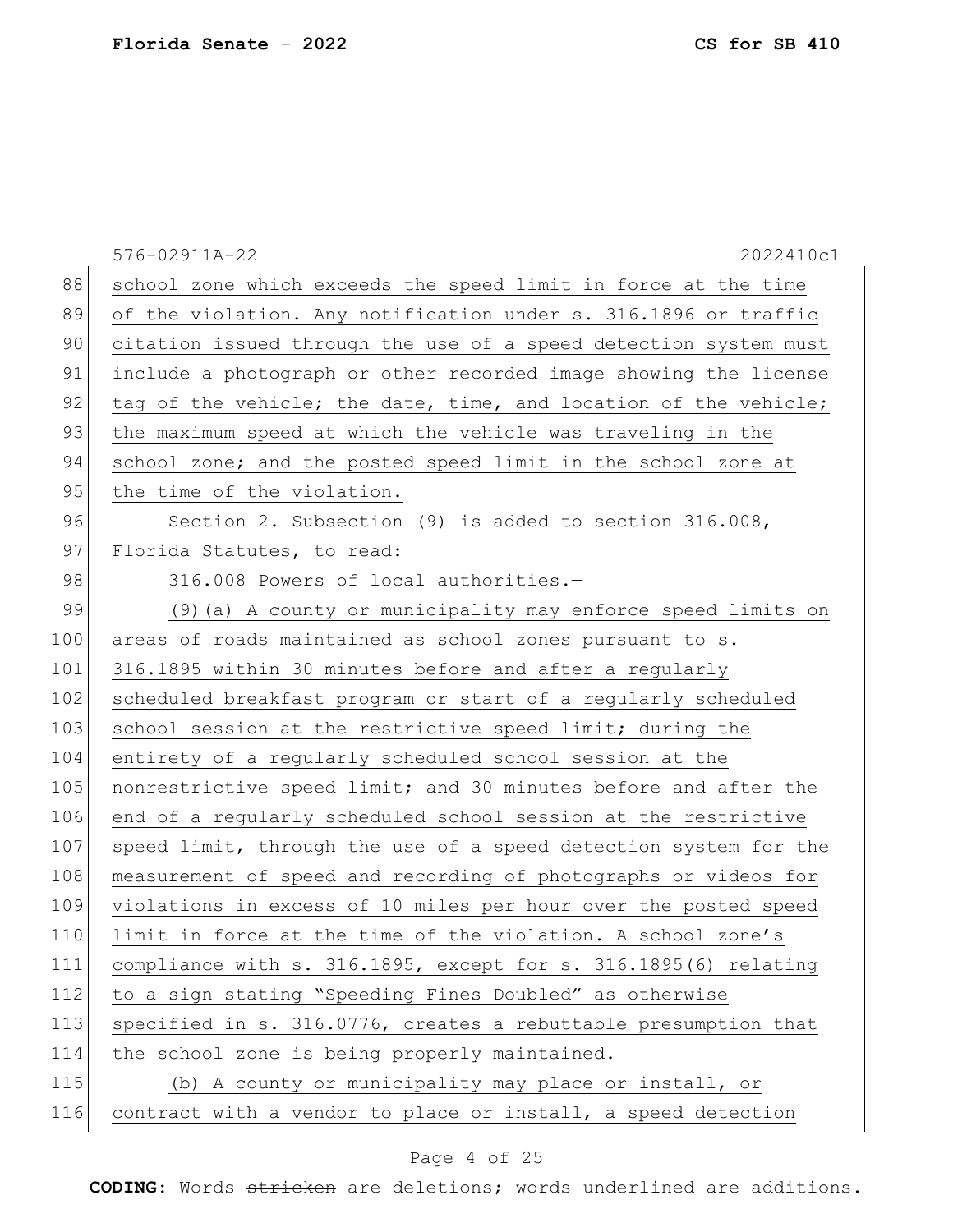|     | 576-02911A-22<br>2022410c1                                       |
|-----|------------------------------------------------------------------|
| 117 | system within a road area maintained as a school zone as         |
| 118 | provided in s. 316.1895 to enforce unlawful speed violations of  |
| 119 | s. 316.1895 or s. 316.183 on that road area.                     |
| 120 | Section 3. Subsection (3) is added to section 316.0776,          |
| 121 | Florida Statutes, to read:                                       |
| 122 | 316.0776 Traffic infraction detectors; speed detection           |
| 123 | systems; placement and installation.-                            |
| 124 | (3) A speed detection system may be placed or installed on       |
| 125 | a state road, once permitted by the Department of Transportation |
| 126 | and in accordance with placement and installation specifications |
| 127 | developed by the Department of Transportation. A speed detection |
| 128 | system may be placed or installed on a street or highway under   |
| 129 | the jurisdiction of a county or a municipality in accordance     |
| 130 | with placement and installation specifications established by    |
| 131 | the Department of Transportation. The Department of              |
| 132 | Transportation shall establish such placement and installation   |
| 133 | specifications by August 1, 2022.                                |
| 134 | (a) If a county or municipality places or installs a speed       |
| 135 | detection system within a road area maintained as a school zone  |
| 136 | as provided in s. 316.1895, the county or municipality must      |
| 137 | notify the public that a speed detection system may be in use,   |
| 138 | by posting signage of camera or video enforcement of violations. |
| 139 | Such signage used to notify the public must meet the             |
| 140 | specifications for uniform signals and devices adopted by the    |
| 141 | Department of Transportation pursuant to s. 316.0745. For speed  |
| 142 | detection systems enforcing violations of ss. 316.1895 and       |
| 143 | 316.183 on road areas maintained as school zones, this paragraph |
| 144 | shall govern the signage notifying the public of the use of a    |
| 145 | speed detection system, and a sign stating "Speeding Fines       |
|     |                                                                  |

# Page 5 of 25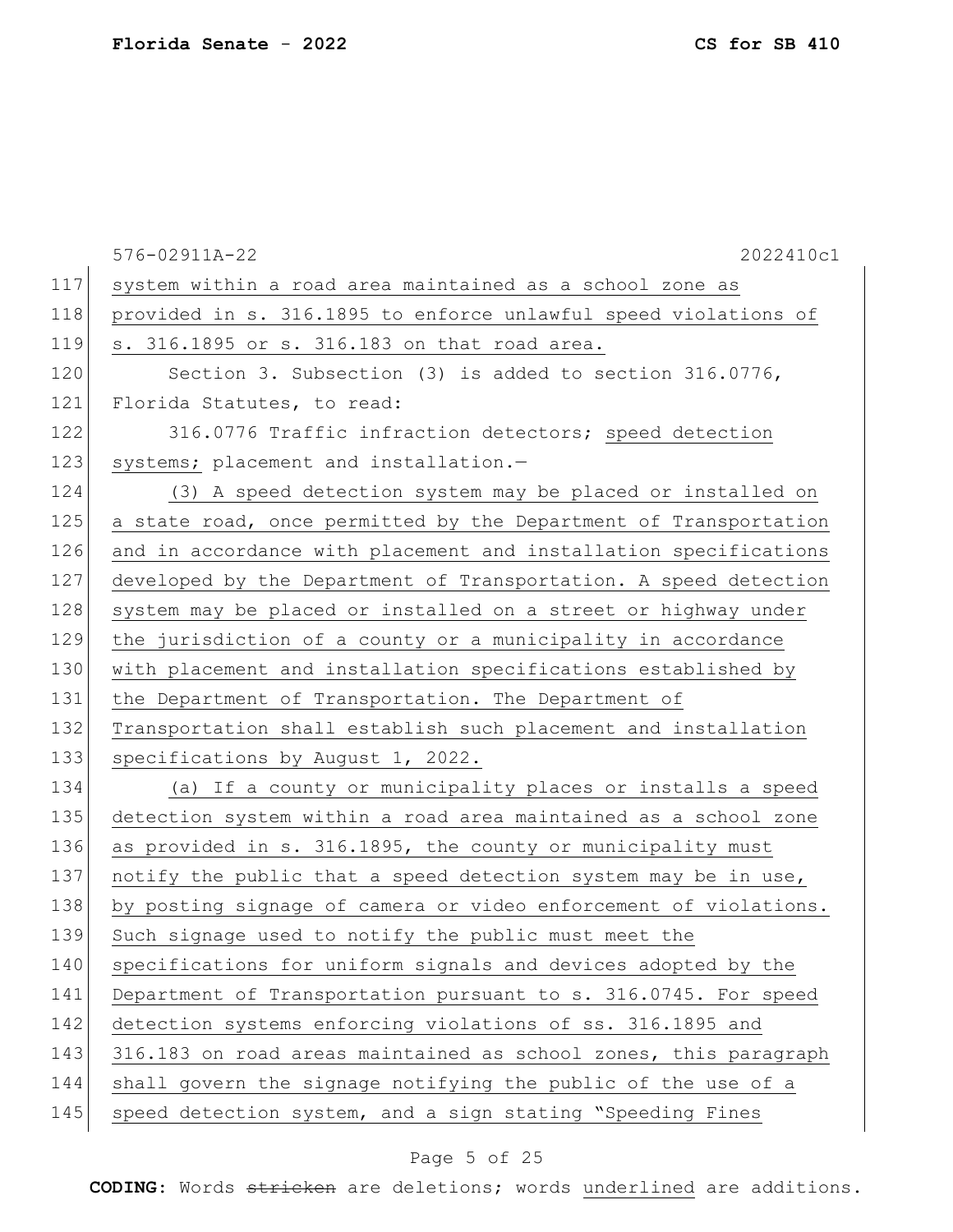576-02911A-22 2022410c1 146 Doubled," as provided in s. 316.1895(6), is not required when a 147 violation of s. 316.1895 is enforced by a speed detection system 148 in a designated school zone. 149 (b) If a county or municipality begins a speed detection 150 system program in a county or municipality that has never 151 conducted such a program, the respective county or municipality 152 shall make a public announcement and conduct a public awareness 153 campaign on the proposed use of speed detection systems at least 154 30 days before commencing enforcement under the speed detection 155 system program and notify the public of the specific date on 156 which the program will commence. During the 30-day public 157 awareness campaign about the speed detection system program, 158 only a warning may be issued to the registered owner for a 159 violation of s. 316.1895 or s. 316.183, and liability may not be 160 imposed for the civil penalty under s. 318.18(3)(d). 161 Section 4. Section 316.1896, Florida Statutes, is created  $162$  to read: 163 316.1896 Areas maintained as school zones; speed detection 164 system enforcement; penalties; appeal procedure.-165 (1) For purposes of administering this section, a county or 166 municipality may authorize a traffic infraction enforcement 167 officer under s. 316.640 to issue a traffic citation for a 168 violation of the speed limit in an area maintained as a school  $169$  zone pursuant to s. 316.1895, as follows: 170 (a) For a violation of s. 316.1895 in excess of 10 miles 171 per hour over the restrictive speed limit which occurs within 30 172 minutes before or after a regularly scheduled breakfast program 173 or start of a regularly scheduled school session.

### 174 (b) For a violation of s. 316.183 in excess of 10 miles per

### Page 6 of 25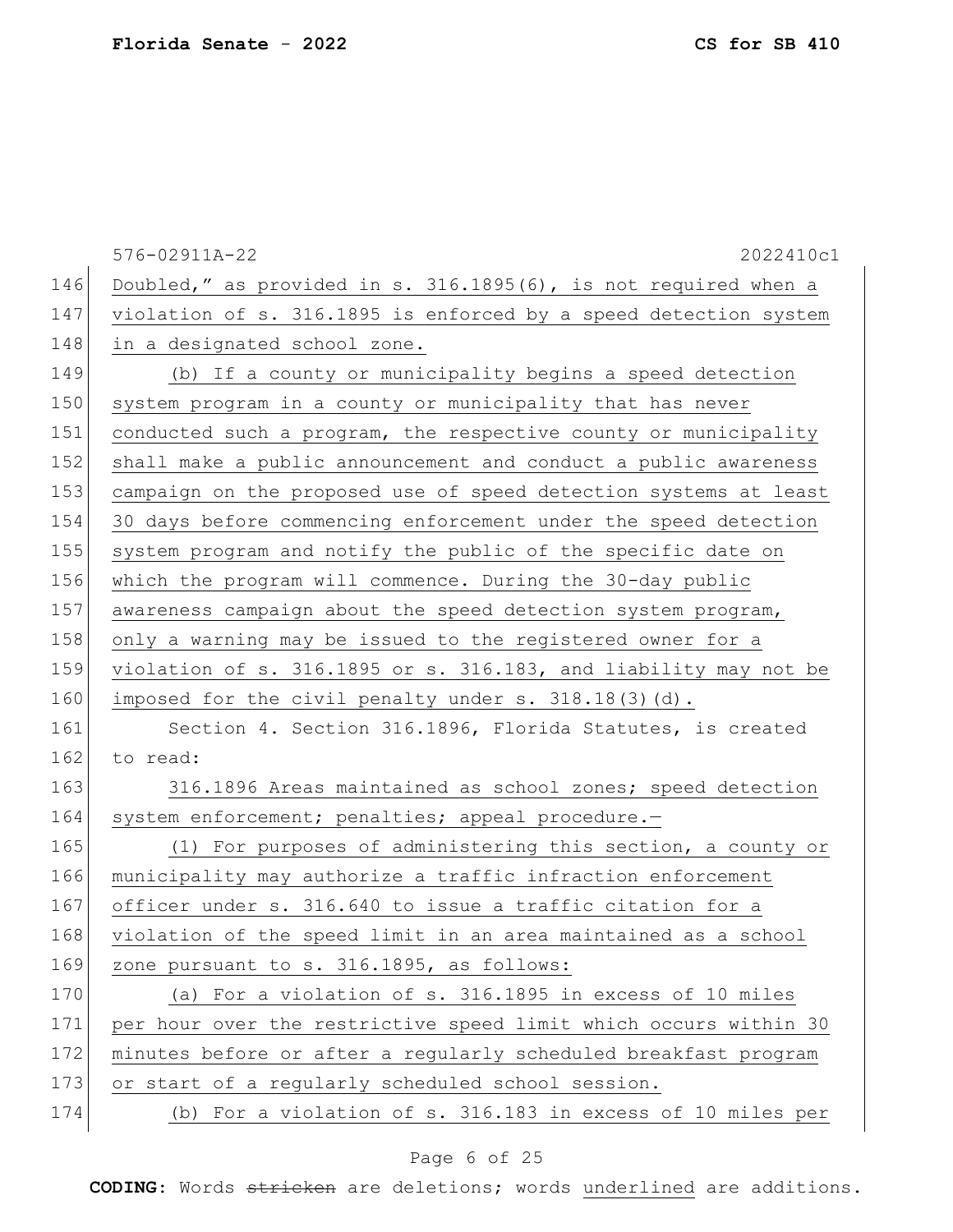|     | 576-02911A-22<br>2022410c1                                          |
|-----|---------------------------------------------------------------------|
| 175 | hour over the posted speed limit during the entirety of a           |
| 176 | reqularly scheduled school session.                                 |
| 177 | (c) For a violation of s. 316.1895 in excess of 10 miles            |
| 178 | per hour over the restrictive speed limit 30 minutes before or      |
| 179 | after the end of a regularly scheduled school session.              |
| 180 |                                                                     |
| 181 | Such violation must be evidenced by a speed detection system.       |
| 182 | This subsection does not prohibit a review of information from a    |
| 183 | speed detection system by an authorized employee or agent of a      |
| 184 | county or municipality before issuance of the traffic citation      |
| 185 | by the traffic infraction enforcement officer. This subsection      |
| 186 | does not prohibit a county or municipality from issuing             |
| 187 | notifications as provided in subsection (2) to the registered       |
| 188 | owner of the motor vehicle in violation of s. 316.1895 or s.        |
| 189 | 316.183.                                                            |
| 190 | (2) Within 30 days after a violation, notification must be          |
| 191 | sent to the registered owner of the motor vehicle involved in       |
| 192 | the violation specifying the remedies available under s. 318.14     |
| 193 | and that the violator must pay the penalty under s. 318.18(3) (d)   |
| 194 | to the county or municipality, or furnish an affidavit in           |
| 195 | accordance with subsection $(8)$ , within 30 days after the date of |
| 196 | the notification of violation in order to avoid court fees,         |
| 197 | costs, and the issuance of a traffic citation. The notification     |
| 198 | of violation must:                                                  |
| 199 | (a) Be sent by first-class mail.                                    |
| 200 | (b) Include a notice that the owner has the right to                |
| 201 | review, in person or remotely, the photographic or electronic       |
| 202 | images or streaming video and the evidence of the speed of the      |
| 203 | vehicle as measured by a speed detection system which constitute    |

# Page 7 of 25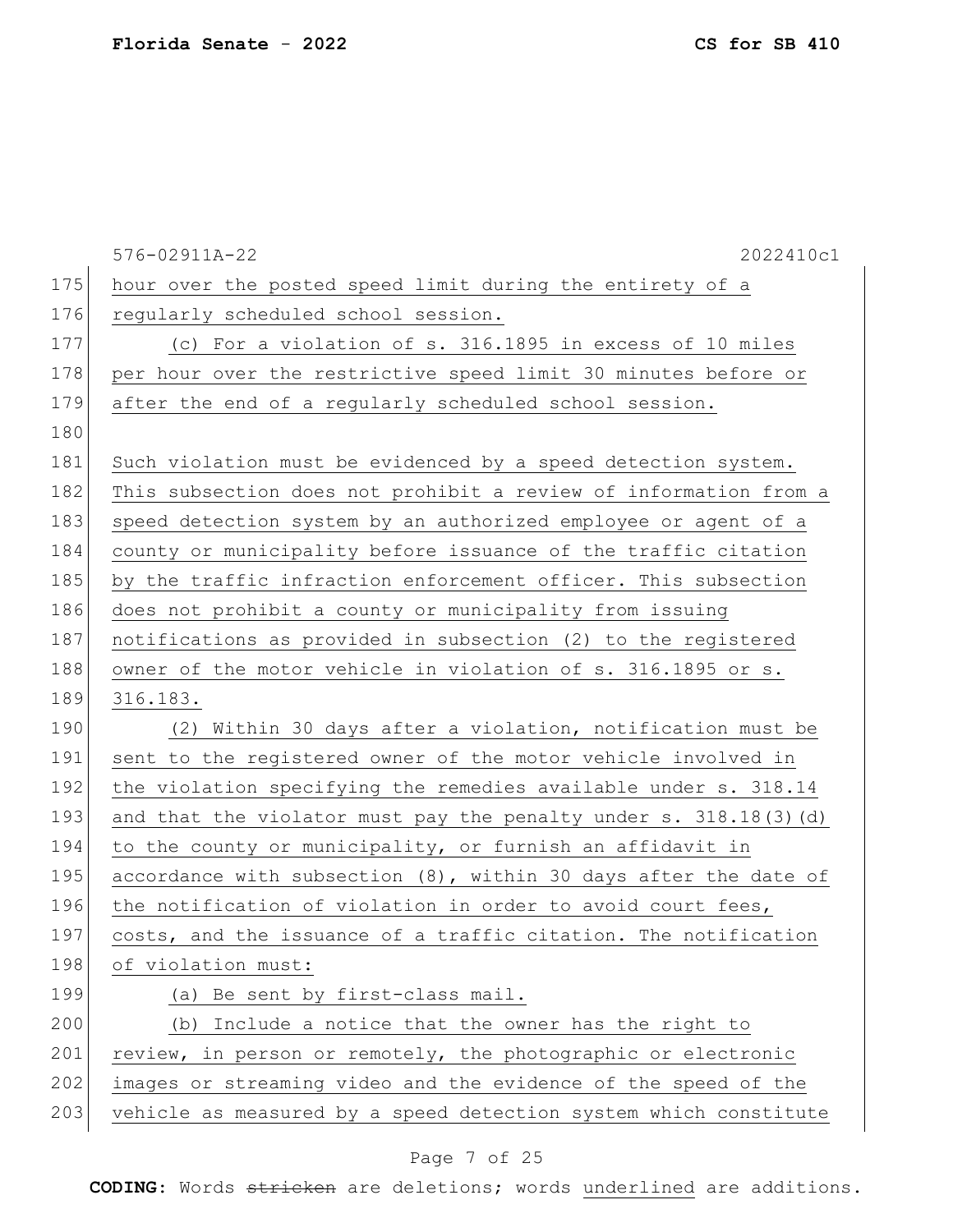576-02911A-22 2022410c1  $204$  a rebuttable presumption against the owner of the vehicle.  $205$  (c) State the time when, and place or website where, the 206 images or video and evidence of speed may be examined and 207 observed. 208 (3) Notwithstanding any other law, a person who receives a 209 notification of violation under this section may request a 210 hearing within 30 days after the notification of violation or 211 pay the penalty pursuant to the notification of violation, but a 212 payment or fee may not be required before the hearing requested 213 by the person. The notification of violation must be accompanied 214 by, or direct the person to a website that provides, information 215 on the person's right to request a hearing and on all court 216 costs related thereto and a form used for requesting a hearing. 217 As used in this subsection, the term "person" includes a natural 218 person, the registered owner or co-owner of a motor vehicle, or 219 the person identified in an affidavit as having actual care, 220 custody, or control of the motor vehicle at the time of the 221 violation. 222 (4) If the registered owner or co-owner of the motor 223 vehicle; the person designated as having care, custody, or 224 control of the motor vehicle at the time of the violation; or an 225 authorized representative of the owner, co-owner, or designated  $226$  person initiates a proceeding to challenge the violation, such 227 person waives any challenge or dispute as to the delivery of the 228 notification of violation. 229 (5) Penalties assessed and collected by the county or 230 | municipality authorized to collect the funds provided for in 231 this section, less the amount retained by the county or 232 municipality pursuant to paragraph (b) and the amount remitted

#### Page 8 of 25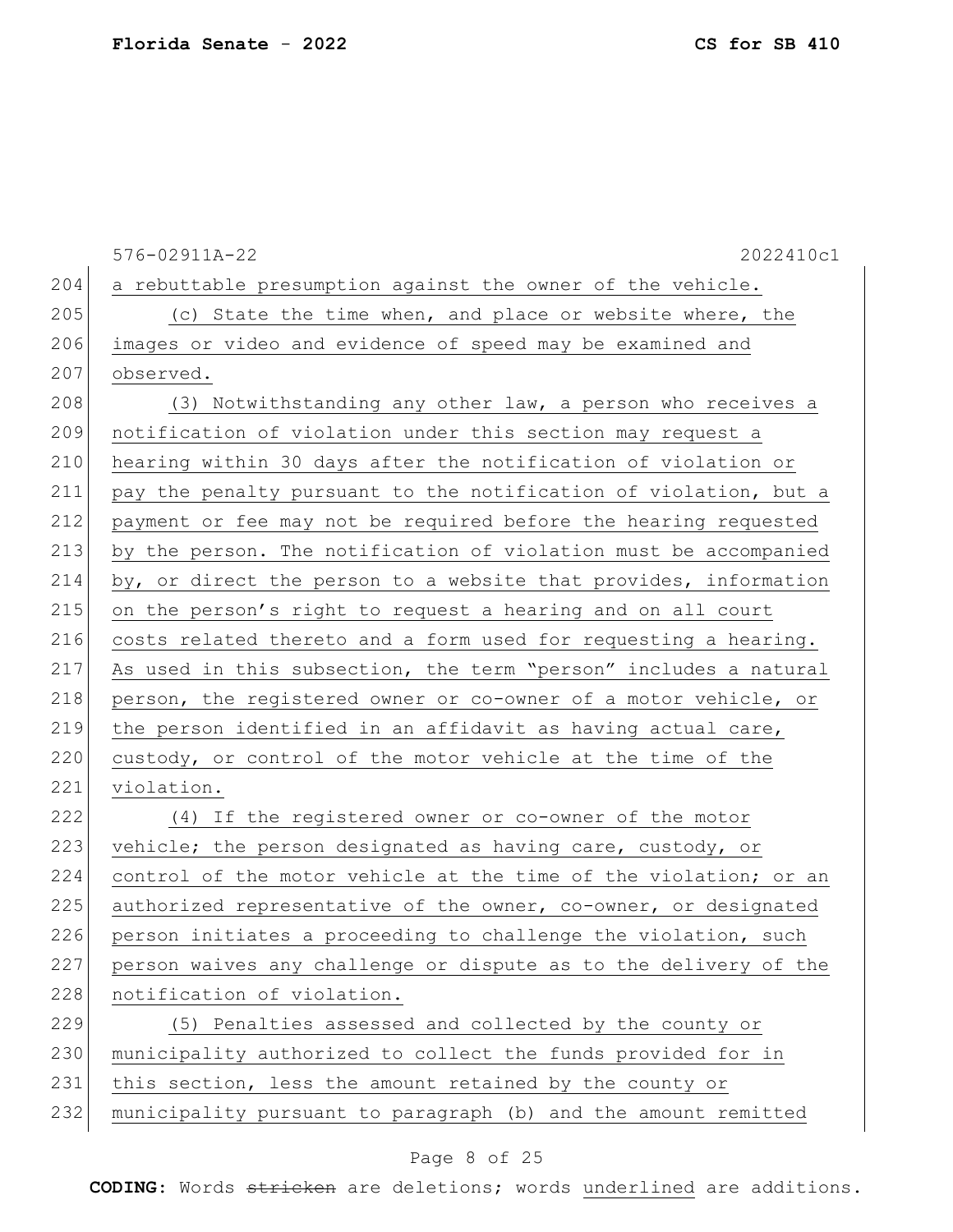|     | 2022410c1<br>576-02911A-22                                       |
|-----|------------------------------------------------------------------|
| 233 | to the public school district pursuant to paragraph (d), shall   |
| 234 | be paid to the Department of Revenue weekly. Payment by the      |
| 235 | county or municipality to the state must be made by means of     |
| 236 | electronic funds transfer. In addition to the payment, a         |
| 237 | detailed summary of the penalties remitted shall be reported to  |
| 238 | the Department of Revenue. Penalties to be assessed and          |
| 239 | collected by the county or municipality as established in s.     |
| 240 | 318.18(3)(d) shall be remitted as follows:                       |
| 241 | (a) Twenty dollars shall be remitted to the Department of        |
| 242 | Revenue for deposit into the General Revenue Fund.               |
| 243 | (b) Sixty dollars shall be retained by the county or             |
| 244 | municipality and shall be used to administer speed detection     |
| 245 | systems in school zones and other public safety initiatives.     |
| 246 | (c) Three dollars shall be remitted to the Department of         |
| 247 | Revenue for deposit into the Department of Law Enforcement       |
| 248 | Criminal Justice Standards and Training Trust Fund.              |
| 249 | (d) Fifteen dollars shall be remitted by the county or           |
| 250 | municipality to the public school district in which the          |
| 251 | violation occurred and shall be used for school security         |
| 252 | initiatives, student transportation, or to improve the safety of |
| 253 | student walking conditions. Funds remitted under this paragraph  |
| 254 | shall be shared with charter schools in the district based on    |
| 255 | each charter school's proportionate share of the district's      |
| 256 | total unweighted full-time equivalent student enrollment and     |
| 257 | shall be used for school security initiatives or to improve the  |
| 258 | safety of student walking conditions.                            |
| 259 | (e) Two dollars shall be remitted to the Department of           |
| 260 | Revenue for deposit into the General Revenue Fund for the        |
| 261 | benefit of the Coach Aaron Feis Guardian Program.                |

# Page 9 of 25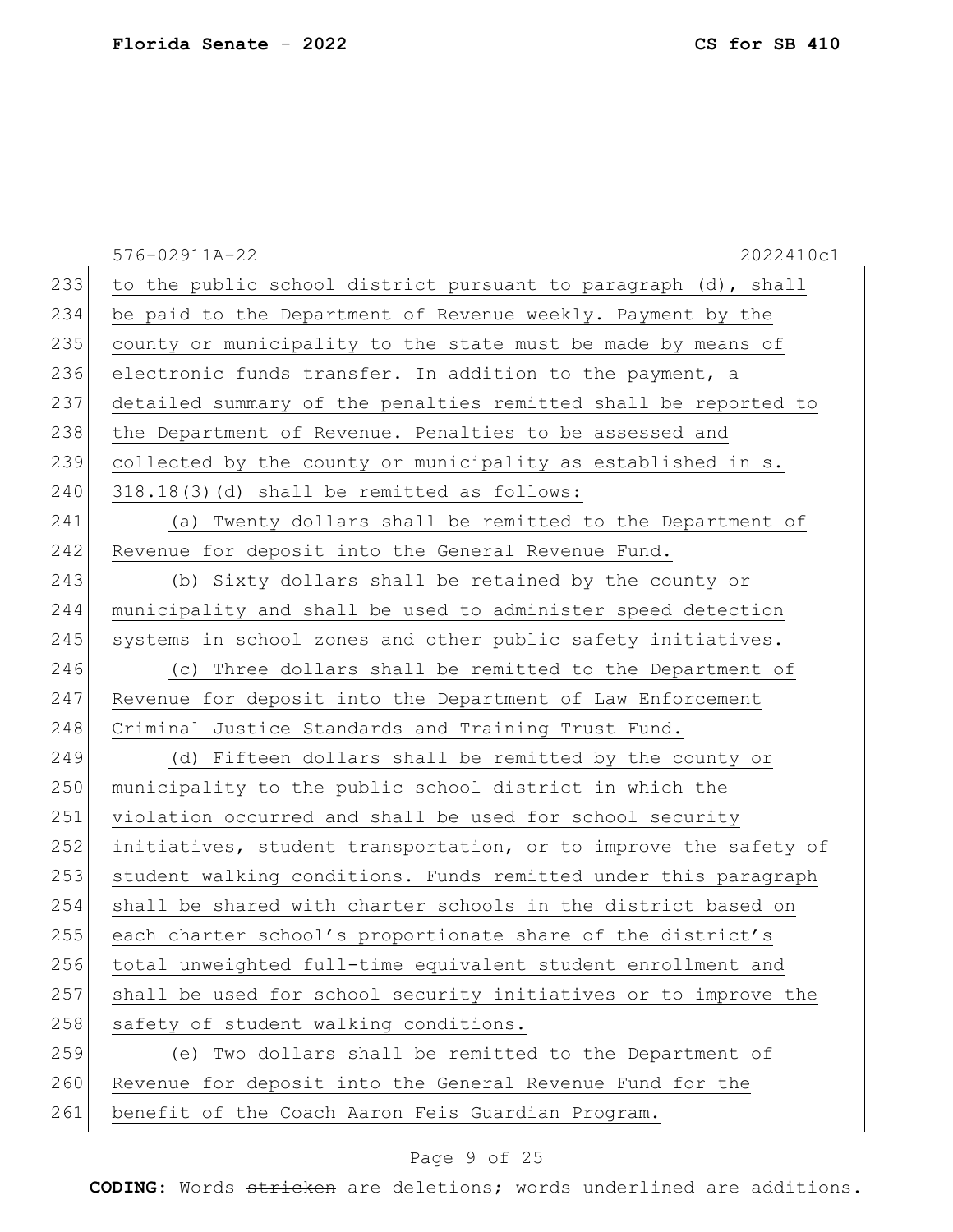576-02911A-22 2022410c1 262 (6) A traffic citation shall be issued by mailing the 263 traffic citation by certified mail to the address of the 264 registered owner of the motor vehicle involved in the violation 265 if payment has not been made within 30 days after notification 266 under subsection  $(2)$ , if the registered owner has not requested 267 a hearing as authorized under subsection  $(3)$ , or if the 268 registered owner has not submitted an affidavit in accordance 269 with subsection (8). 270 (a) Delivery of the traffic citation constitutes 271 notification under this subsection. If the registered owner or  $272$  co-owner of the motor vehicle; the person designated as having 273 care, custody, or control of the motor vehicle at the time of 274 the violation; or a duly authorized representative of the owner, 275 co-owner, or designated person initiates a proceeding to 276 challenge the citation pursuant to this section, such person 277 waives any challenge or dispute as to the delivery of the 278 traffic citation.  $279$  (b) In the case of joint ownership of a motor vehicle, the 280 traffic citation shall be mailed to the first name appearing on 281 the motor vehicle registration, unless the first name appearing 282 on the registration is a business organization, in which case  $283$  the second name appearing on the registration may be used. 284 (c) Included with the notification to the registered owner 285 of the motor vehicle involved in the infraction shall be a 286 notice that the owner has a right to review, in person or  $287$  remotely, the photographic or electronic images or streaming 288 video and the evidence of the speed of the vehicle as measured 289 by a speed detection system which constitute a rebuttable 290 presumption against the owner of the vehicle. The notice must

### Page 10 of 25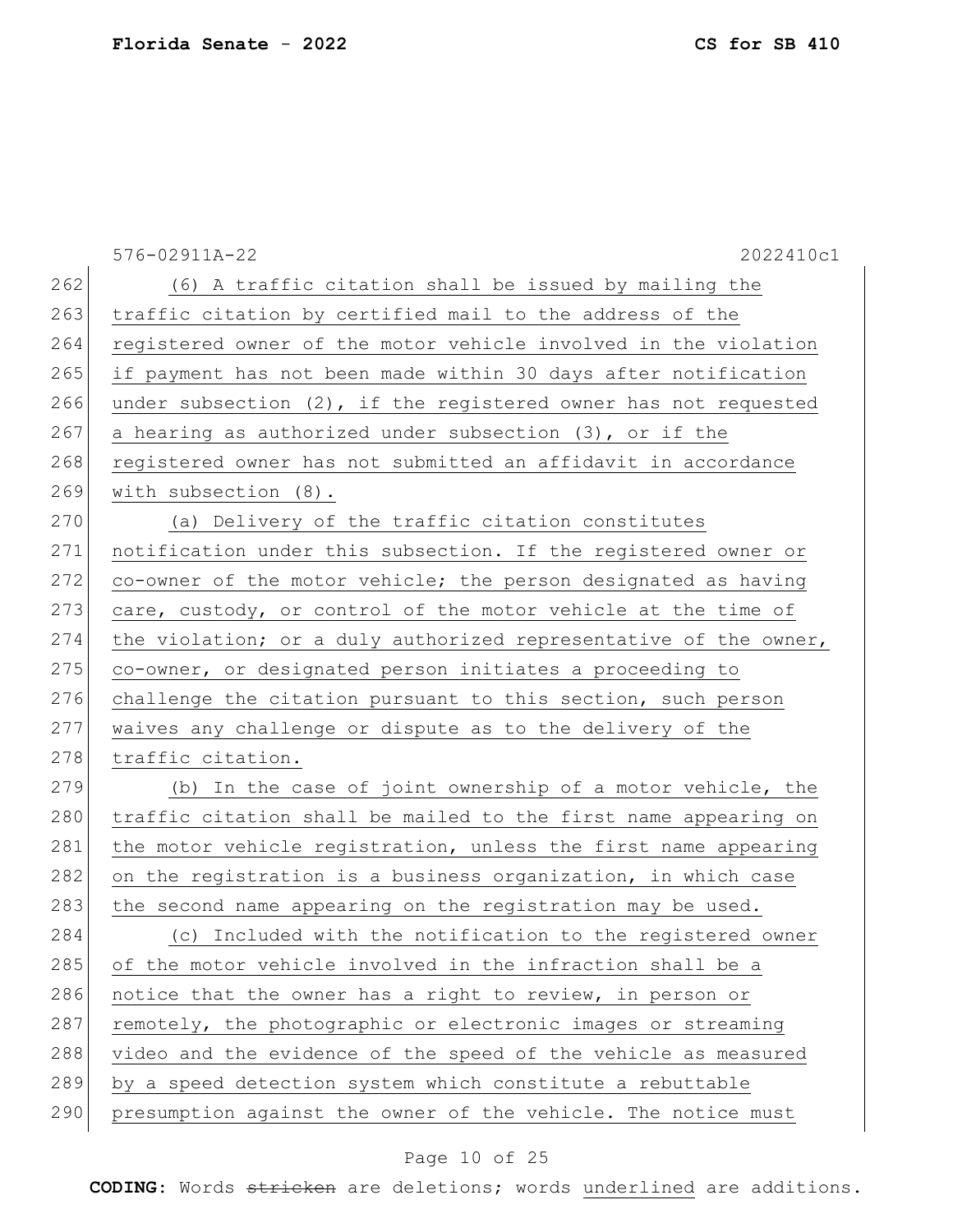|     | 576-02911A-22<br>2022410c1                                      |
|-----|-----------------------------------------------------------------|
| 291 | state the time when, and place or website where, the images or  |
| 292 | video and evidence of speed may be examined and observed.       |
| 293 | (7) The registered owner of the motor vehicle involved in       |
| 294 | the violation is responsible and liable for paying the uniform  |
| 295 | traffic citation issued for a violation of s. 316.1895 or s.    |
| 296 | 316.183 unless the owner can establish that:                    |
| 297 | (a) The motor vehicle was, at the time of the violation, in     |
| 298 | the care, custody, or control of another person;                |
| 299 | (b) A uniform traffic citation was issued by law                |
| 300 | enforcement to the driver of the motor vehicle for the alleged  |
| 301 | violation of s. 316.1895 or s. 316.183; or                      |
| 302 | (c) The motor vehicle's owner was deceased on or before the     |
| 303 | date that the uniform traffic citation was issued, as           |
| 304 | established by an affidavit submitted by the representative of  |
| 305 | the motor vehicle owner's estate or other designated person or  |
| 306 | family member.                                                  |
| 307 | (8) To establish such facts under subsection (7), the           |
| 308 | registered owner of the motor vehicle shall, within 30 days     |
| 309 | after the date of issuance of the traffic citation, furnish to  |
| 310 | the appropriate governmental entity an affidavit setting forth  |
| 311 | detailed information supporting an exception under subsection   |
| 312 | $(7)$ .                                                         |
| 313 | (a) An affidavit supporting an exemption under paragraph        |
| 314 | (7) (a) must include the name, address, date of birth, and, if  |
| 315 | known, the driver license number of the person who leased,      |
| 316 | rented, or otherwise had care, custody, or control of the motor |
| 317 | vehicle at the time of the alleged violation. If the motor      |
| 318 | vehicle was stolen at the time of the alleged violation, the    |
| 319 | affidavit must include the police report indicating that the    |

# Page 11 of 25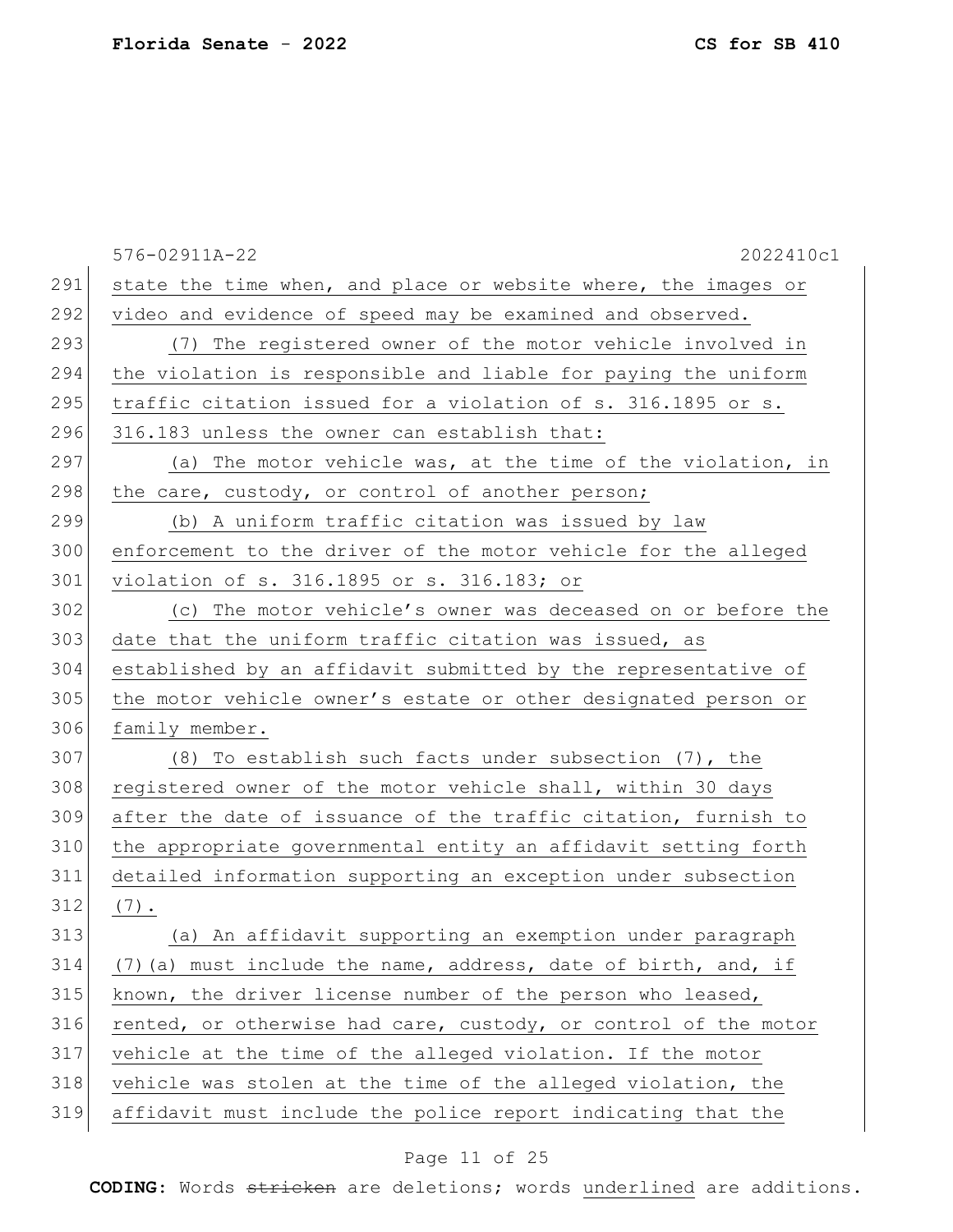576-02911A-22 2022410c1 320 motor vehicle was stolen. 321 (b) If a uniform traffic citation for a violation of s. 316.1895 or s. 316.183 was issued at the location of the violation by a law enforcement officer, the affidavit must include the serial number of the uniform traffic citation. (c) If the motor vehicle's owner to whom a uniform traffic citation has been issued is deceased, the affidavit must include a certified copy of the owner's death certificate showing that 328 the date of death occurred on or before the issuance of the uniform traffic citation and one of the following: 1. A bill of sale or other document showing that the deceased owner's motor vehicle was sold or transferred after his or her death but on or before the date of the alleged violation. 2. Documented proof that the registered license plate belonging to the deceased owner's vehicle was returned to the department or any branch office or authorized agent of the department after his or her death but on or before the date of 337 the alleged violation. 338 38. A copy of the police report showing that the deceased owner's registered license plate or motor vehicle was stolen after his or her death but on or before the date of the alleged violation. Upon receipt of the affidavit and documentation required under this paragraph, the governmental entity must dismiss the 345 citation and provide proof of such dismissal to the person who 346 submitted the affidavit. (9) Upon receipt of an affidavit, the person designated as 348 having care, custody, or control of the motor vehicle at the

#### Page 12 of 25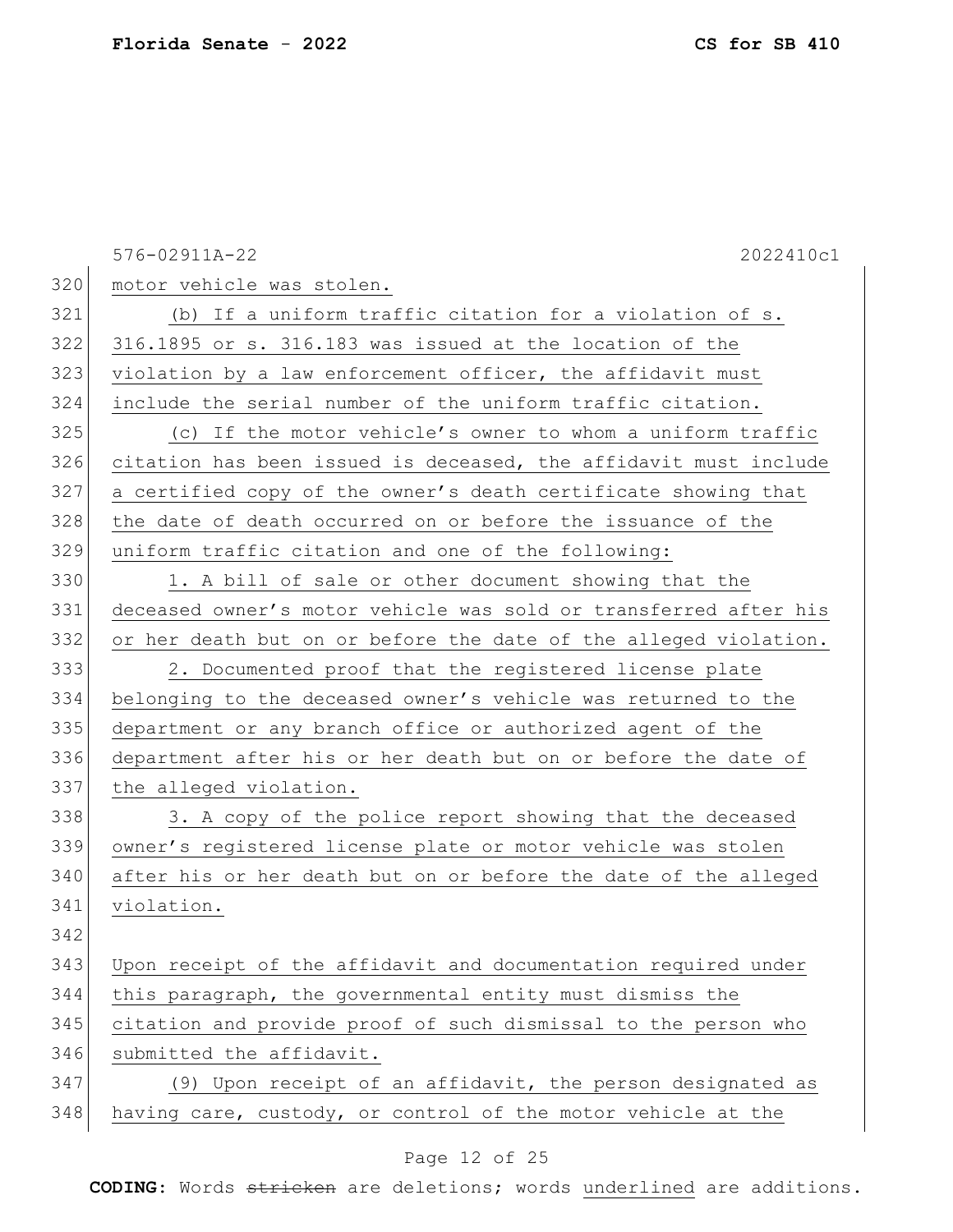|     | 576-02911A-22<br>2022410c1                                       |
|-----|------------------------------------------------------------------|
| 349 | time of the violation may be issued a notification of violation  |
| 350 | pursuant to subsection (2) for a violation of s. 316.1895 or s.  |
| 351 | 316.183. The affidavit is admissible in a proceeding pursuant to |
| 352 | this section for the purpose of providing proof that the person  |
| 353 | identified in the affidavit was in actual care, custody, or      |
| 354 | control of the motor vehicle. The owner of a leased vehicle for  |
| 355 | which a traffic citation is issued for a violation of s.         |
| 356 | 316.1895 or s. 316.183 is not responsible for paying the traffic |
| 357 | citation and is not required to submit an affidavit as specified |
| 358 | in this subsection if the motor vehicle involved in the          |
| 359 | violation is registered in the name of the lessee of such motor  |
| 360 | vehicle.                                                         |
| 361 | (10) If a county or municipality receives an affidavit           |
| 362 | under subsection $(8)$ , the notification of violation required  |
| 363 | under subsection (2) must be sent to the person identified in    |
| 364 | the affidavit within 30 days after receipt of the affidavit.     |
| 365 | (11) The submission of a false affidavit is a misdemeanor        |
| 366 | of the second degree, punishable as provided in s. 775.082 or s. |
| 367 | 775.083.                                                         |
| 368 | (12) The photographic or electronic images or the streaming      |
| 369 | video evidence and the evidence of the speed of the vehicle as   |
| 370 | measured by a speed detection system which are attached to or    |
| 371 | referenced in the traffic citation are evidence of a violation   |
| 372 | of s. 316.1895 or s. 316.183 and are admissible in any           |
| 373 | proceeding to enforce this section. The images or video and      |
| 374 | evidence of speed raise a rebuttable presumption that the motor  |
| 375 | vehicle named in the report or shown in the images or video was  |
| 376 | used in violation of s. 316.1895 or s. 316.183.                  |
| 377 | (13) This section supplements the enforcement of ss.             |
|     |                                                                  |

# Page 13 of 25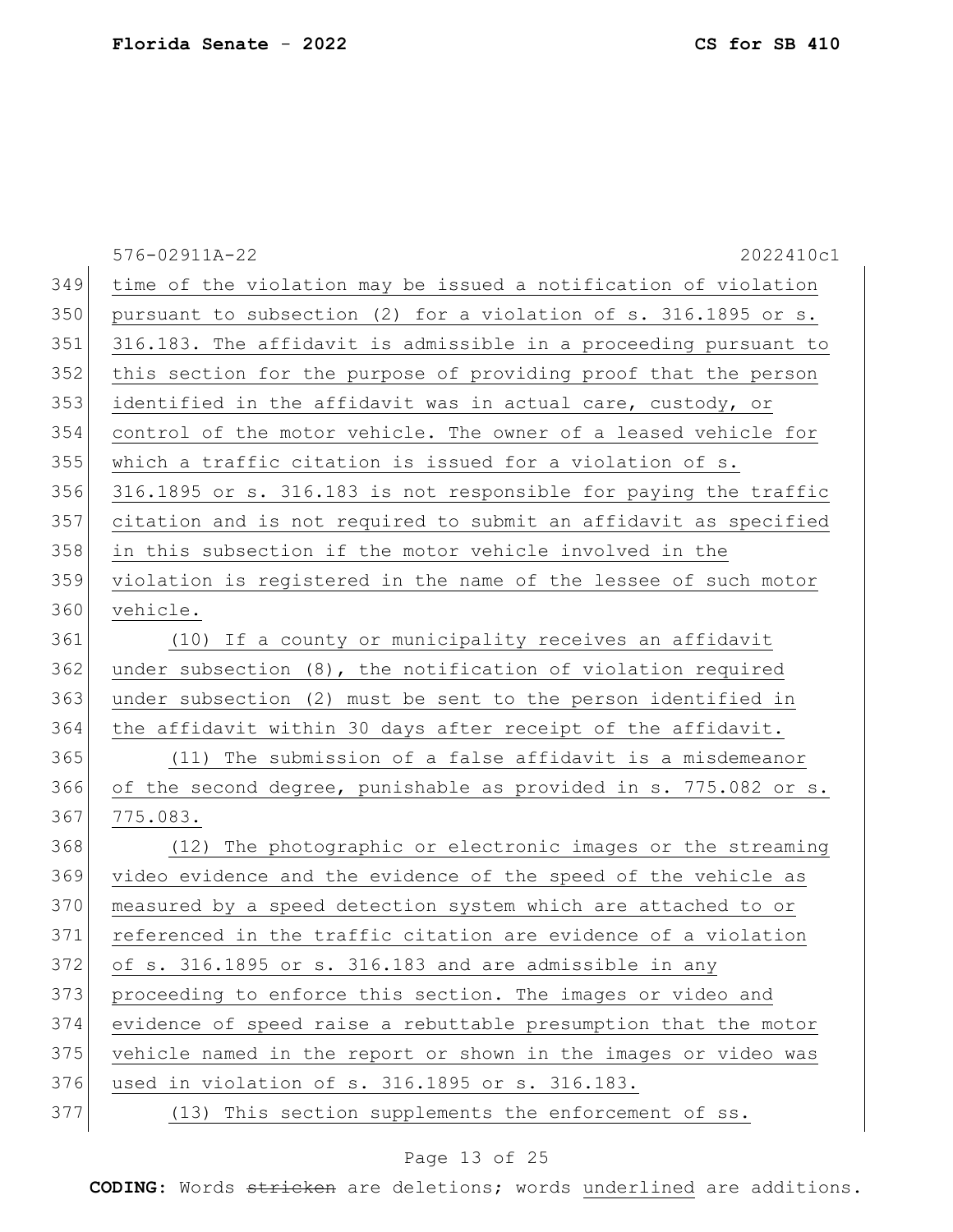|     | 2022410c1<br>576-02911A-22                                         |
|-----|--------------------------------------------------------------------|
| 378 | 316.1895 and 316.183 by law enforcement officers and does not      |
| 379 | prohibit a law enforcement officer from issuing a traffic          |
| 380 | citation for a violation of s. 316.1895 or s. 316.183.             |
| 381 | (14) A hearing under this section shall be conducted under         |
| 382 | the procedures established by s. 316.0083(5) and as follows:       |
| 383 | (a) The department shall publish and make available                |
| 384 | electronically to each county and municipality a model request     |
| 385 | for hearing form to assist each local government administering     |
| 386 | this section.                                                      |
| 387 | (b) The county or municipality electing to authorize               |
| 388 | traffic infraction enforcement officers to issue traffic           |
| 389 | citations under subsection (6) shall designate by resolution       |
| 390 | existing staff to serve as the clerk to the local hearing          |
| 391 | officer.                                                           |
| 392 | (c) Any person, herein referred to as the "petitioner," who        |
| 393 | elects to request a hearing under subsection (3) shall be          |
| 394 | scheduled for a hearing by the clerk to the local hearing          |
| 395 | officer. The clerk must furnish the petitioner with notice to be   |
| 396 | sent by first-class mail. Upon receipt of the notice, the          |
| 397 | petitioner may reschedule the hearing once by submitting a         |
| 398 | written request to reschedule to the clerk to the local hearing    |
| 399 | officer at least 5 calendar days before the day of the             |
| 400 | originally scheduled hearing. The petitioner may cancel his or     |
| 401 | her appearance before the local hearing officer by paying the      |
| 402 | penalty assessed under subsection (2), plus the administrative     |
| 403 | costs established in s. $316.0083(5)(c)$ , before the start of the |
| 404 | hearing.                                                           |
| 405 | (d) All testimony at the hearing shall be under oath and           |
| 406 | shall be recorded. The local hearing officer shall take            |

# Page 14 of 25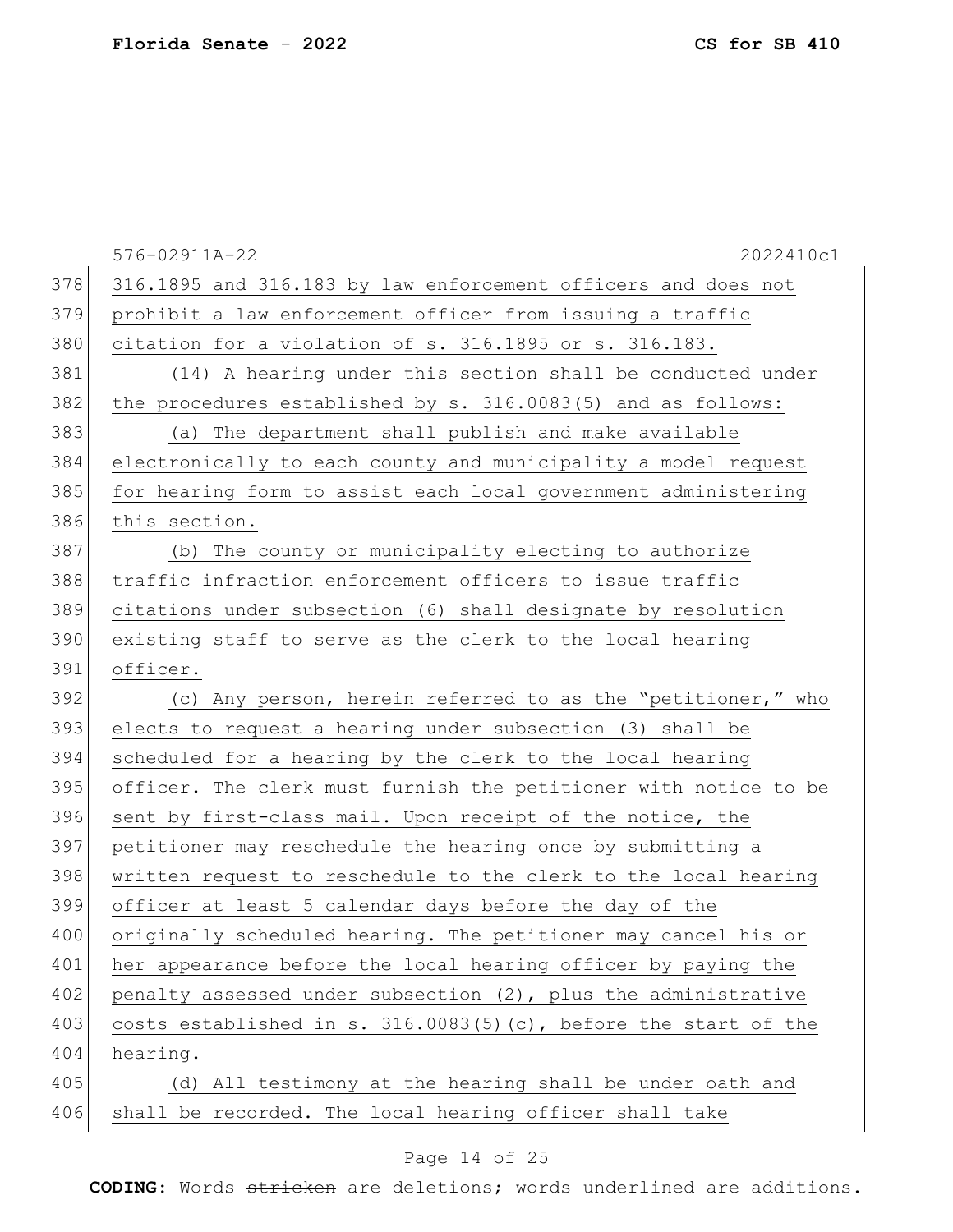|     | 576-02911A-22<br>2022410c1                                        |
|-----|-------------------------------------------------------------------|
| 407 | testimony from a traffic infraction enforcement officer and the   |
| 408 | petitioner and may take testimony from others. The local hearing  |
| 409 | officer shall review the photographic or electronic images or     |
| 410 | streaming video and the evidence of the speed of the vehicle as   |
| 411 | measured by a speed detection system made available under         |
| 412 | paragraph (2)(b). Formal rules of evidence do not apply, but due  |
| 413 | process shall be observed and govern the proceedings.             |
| 414 | (e) At the conclusion of the hearing, the local hearing           |
| 415 | officer shall determine whether a violation under this section    |
| 416 | occurred and shall uphold or dismiss the violation. The local     |
| 417 | hearing officer shall issue a final administrative order          |
| 418 | including the determination and, if the notification of           |
| 419 | violation is upheld, require the petitioner to pay the penalty    |
| 420 | previously assessed under subsection $(2)$ , and may also require |
| 421 | the petitioner to pay county or municipal costs not to exceed     |
| 422 | the amount established in $s. 316.0083(5)$ (e). The final         |
| 423 | administrative order shall be mailed to the petitioner by first-  |
| 424 | class mail.                                                       |
| 425 | (f) An aggrieved party may appeal a final administrative          |
| 426 | order consistent with the process provided in s. 162.11.          |
| 427 | Section 5. Paragraph (d) of subsection (1) of section             |
| 428 | 316.1906, Florida Statutes, is amended, and subsection (3) is     |
| 429 | added to that section, to read:                                   |
| 430 | 316.1906 Radar speed-measuring devices; evidence,                 |
| 431 | admissibility.-                                                   |
| 432 | $(1)$ DEFINITIONS.-                                               |
| 433 | (d) "Officer" means any:                                          |
| 434 | 1. "Law enforcement officer" who is elected, appointed, or        |
| 435 | employed full time by any municipality or the state or any        |
|     | Page 15 of 25                                                     |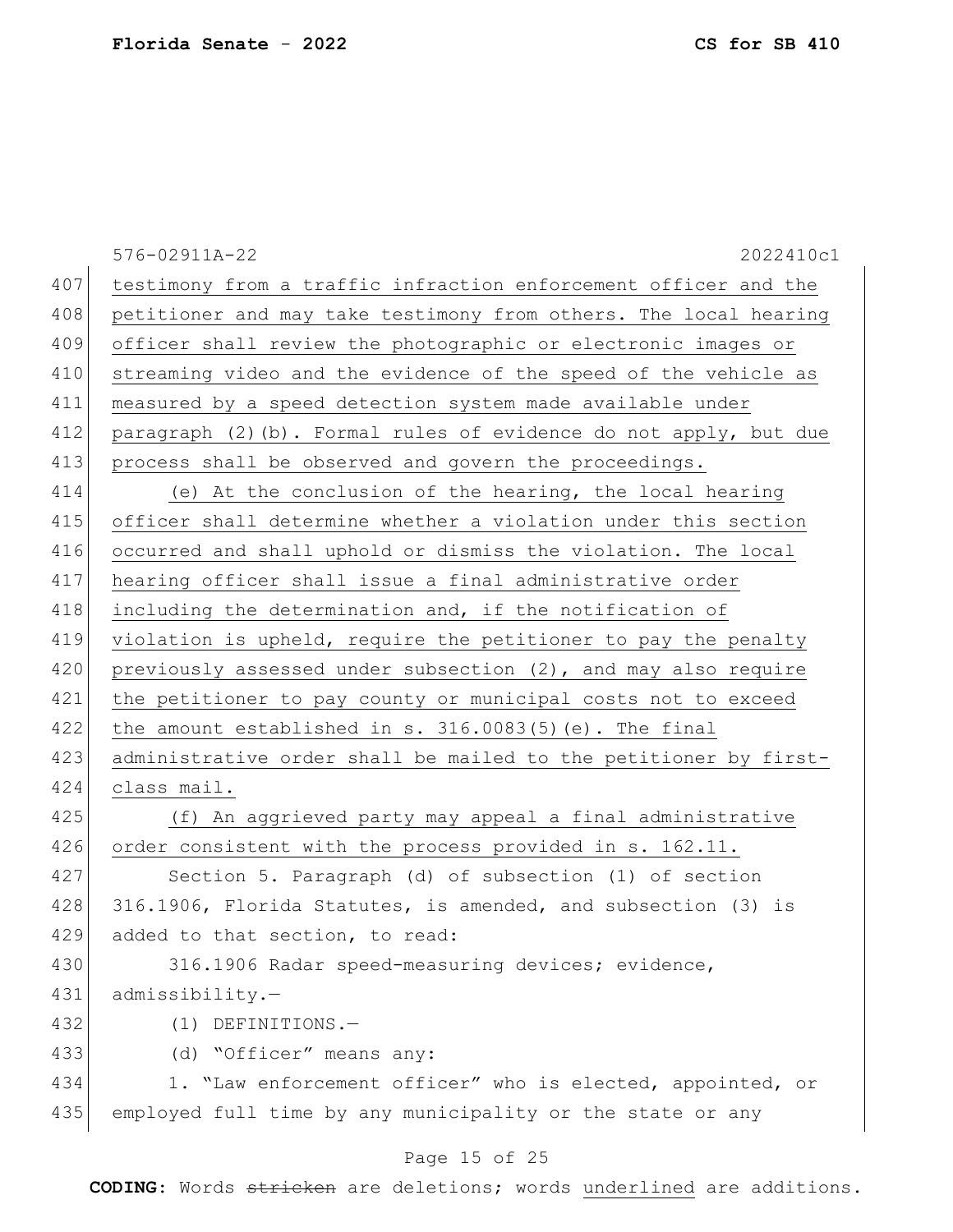576-02911A-22 2022410c1 436 political subdivision thereof; who is vested with the authority 437 to bear arms and make arrests; and whose primary responsibility 438 is the prevention and detection of crime or the enforcement of 439 the penal, criminal, traffic, or highway laws of the state; 440 2. "Part-time law enforcement officer" who is employed or 441 appointed less than full time, as defined by an employing 442 agency, with or without compensation; who is vested with 443 authority to bear arms and make arrests; and whose primary 444 responsibility is the prevention and detection of crime or the 445 enforcement of the penal, criminal, traffic, or highway laws of 446 the state:  $\Theta$ r 447 3. "Auxiliary law enforcement officer" who is employed or 448 appointed, with or without compensation; who aids or assists a 449 full-time or part-time law enforcement officer; and who, while 450 under the direct supervision of a full-time or part-time law 451 enforcement officer, has the authority to arrest and perform law 452 enforcement functions; or 453 4. "Traffic infraction enforcement officer" who is employed 454 or appointed and satisfies the requirements of s. 316.640(5), 455 with or without compensation, and who is vested with authority 456 to enforce a violation of s. 316.1895 or s. 316.183 pursuant to 457 s. 316.1896. 458 (3) A speed detection system is exempt from the design 459 requirements for radar units established by the department. A 460 speed detection system must have the ability to perform self-461 tests as to its detection accuracy. The system must perform a 462 self-test at least once every 30 days. The law enforcement 463 agency, or an agent acting on behalf of the law enforcement 464 agency, operating a speed detection system shall maintain a log

#### Page 16 of 25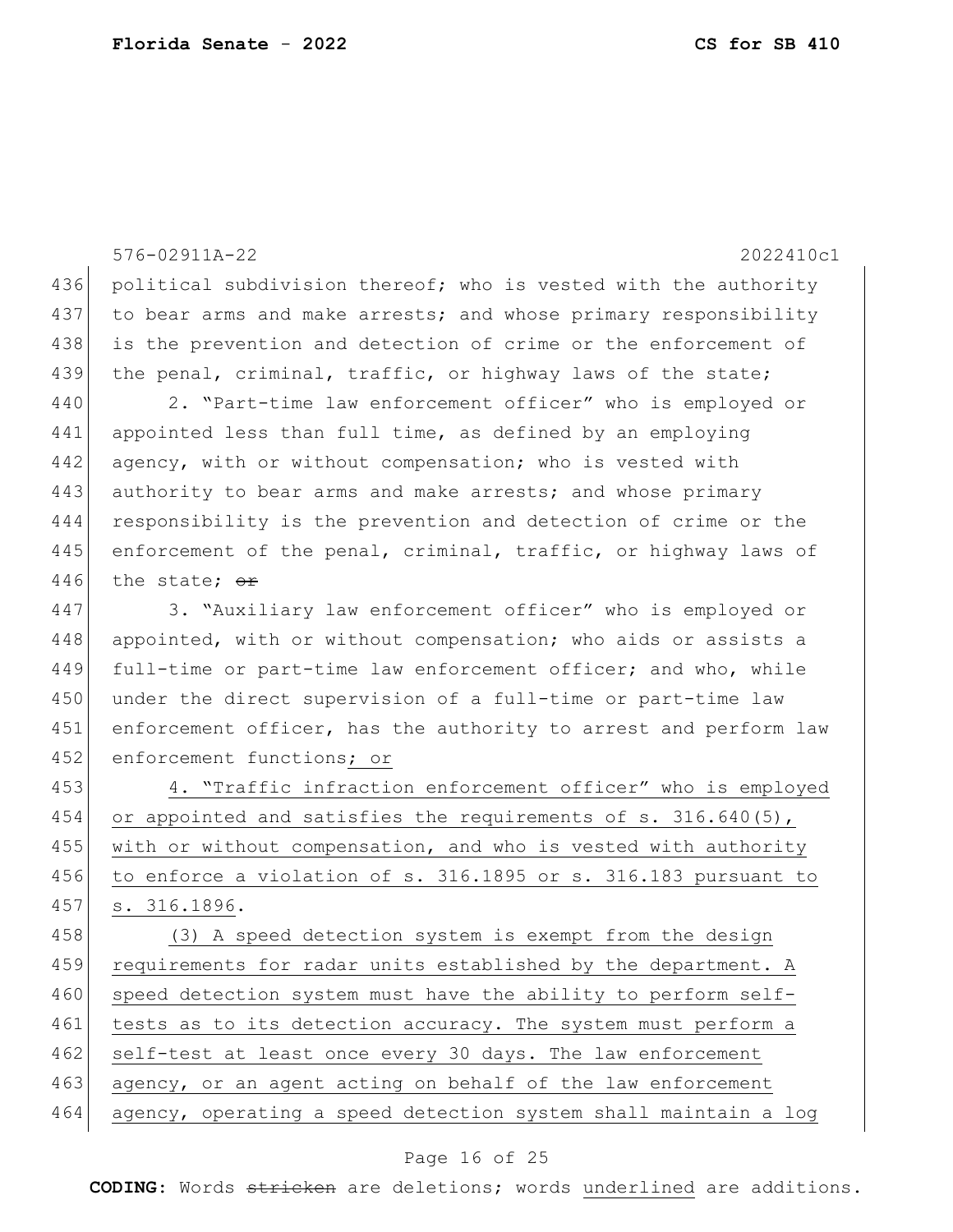|     | 2022410c1<br>576-02911A-22                                       |
|-----|------------------------------------------------------------------|
| 465 | of the results of the system's self-tests. The law enforcement   |
| 466 | agency, or an agent acting on behalf of the law enforcement      |
| 467 | agency, operating a speed detection system shall also perform an |
| 468 | independent calibration test on the speed detection system at    |
| 469 | least once every 12 months. The self-test logs, as well as the   |
| 470 | results of the annual calibration test, are admissible in any    |
| 471 | court proceeding for a traffic citation issued for a violation   |
| 472 | of s. 316.1895 or s. 316.183 enforced pursuant to s. 316.1896.   |
| 473 | Notwithstanding subsection (2), evidence of a vehicle's speed    |
| 474 | measured by a speed detection system compliant with this         |
| 475 | subsection and the determination by a traffic enforcement        |
| 476 | officer that a vehicle is operating in excess of the applicable  |
| 477 | speed limit shall be admissible in any proceeding with respect   |
| 478 | to an alleged violation of law regulating the speed of vehicles. |
| 479 | Section 6. Present paragraphs (d) through (h) of subsection      |
| 480 | (3) of section 318.18, Florida Statutes, are redesignated as     |
| 481 | paragraphs (e) through (i), respectively, and a new paragraph    |
| 482 | (d) is added to that subsection, to read:                        |
| 483 | 318.18 Amount of penalties. The penalties required for a         |
| 484 | noncriminal disposition pursuant to s. 318.14 or a criminal      |
| 485 | offense listed in s. 318.17 are as follows:                      |
| 486 | (3)                                                              |
| 487 | (d) Notwithstanding paragraphs (b) and (c), a person cited       |
| 488 | for exceeding the speed limit in force at the time of the        |
| 489 | violation on a road area maintained as a school zone as provided |
| 490 | in s. 316.1895, when enforced by a traffic infraction            |
| 491 | enforcement officer pursuant to s. 316.1896, shall pay a fine of |
| 492 | \$100.                                                           |
| 493 | Section 7. Paragraph (d) of subsection (3) of section            |

# Page 17 of 25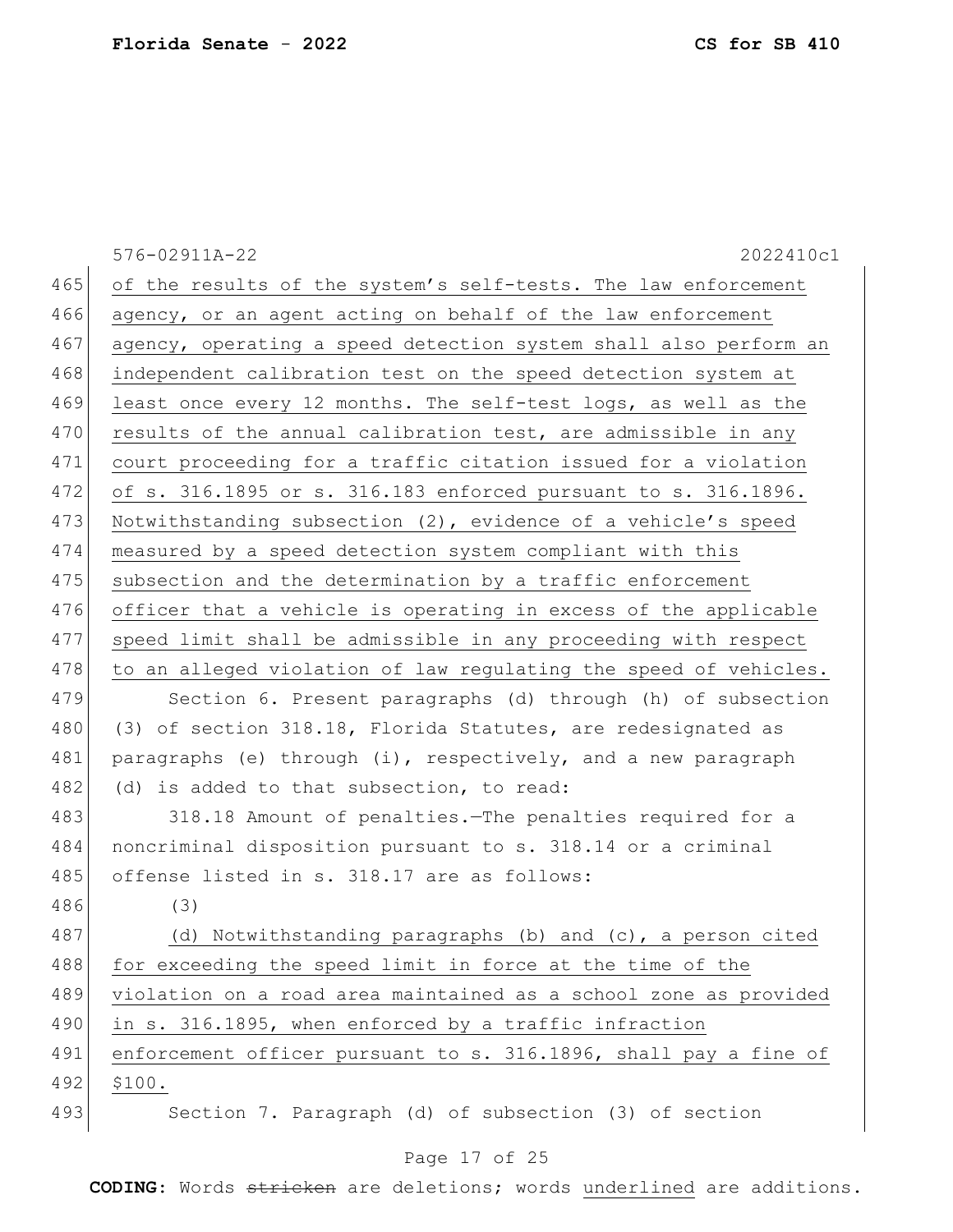576-02911A-22 2022410c1 494 322.27, Florida Statutes, is amended to read: 495 322.27 Authority of department to suspend or revoke driver 496 license or identification card.-497 (3) There is established a point system for evaluation of 498 convictions of violations of motor vehicle laws or ordinances, 499 and violations of applicable provisions of s. 403.413(6)(b) when 500 such violations involve the use of motor vehicles, for the 501 determination of the continuing qualification of any person to 502 operate a motor vehicle. The department is authorized to suspend 503 the license of any person upon showing of its records or other 504 good and sufficient evidence that the licensee has been 505 convicted of violation of motor vehicle laws or ordinances, or 506 applicable provisions of s. 403.413(6)(b), amounting to 12 or 507 more points as determined by the point system. The suspension 508 shall be for a period of not more than 1 year. 509 (d) The point system shall have as its basic element a 510 graduated scale of points assigning relative values to 511 convictions of the following violations: 512 1. Reckless driving, willful and wanton—4 points. 513 2. Leaving the scene of a crash resulting in property 514 damage of more than \$50-6 points. 515 3. Unlawful speed, or unlawful use of a wireless 516 communications device, resulting in a crash-6 points.

517 4. Passing a stopped school bus:

518 a. Not causing or resulting in serious bodily injury to or 519 death of another—4 points.

520 b. Causing or resulting in serious bodily injury to or 521 death of another-6 points.

522 5. Unlawful speed:

### Page 18 of 25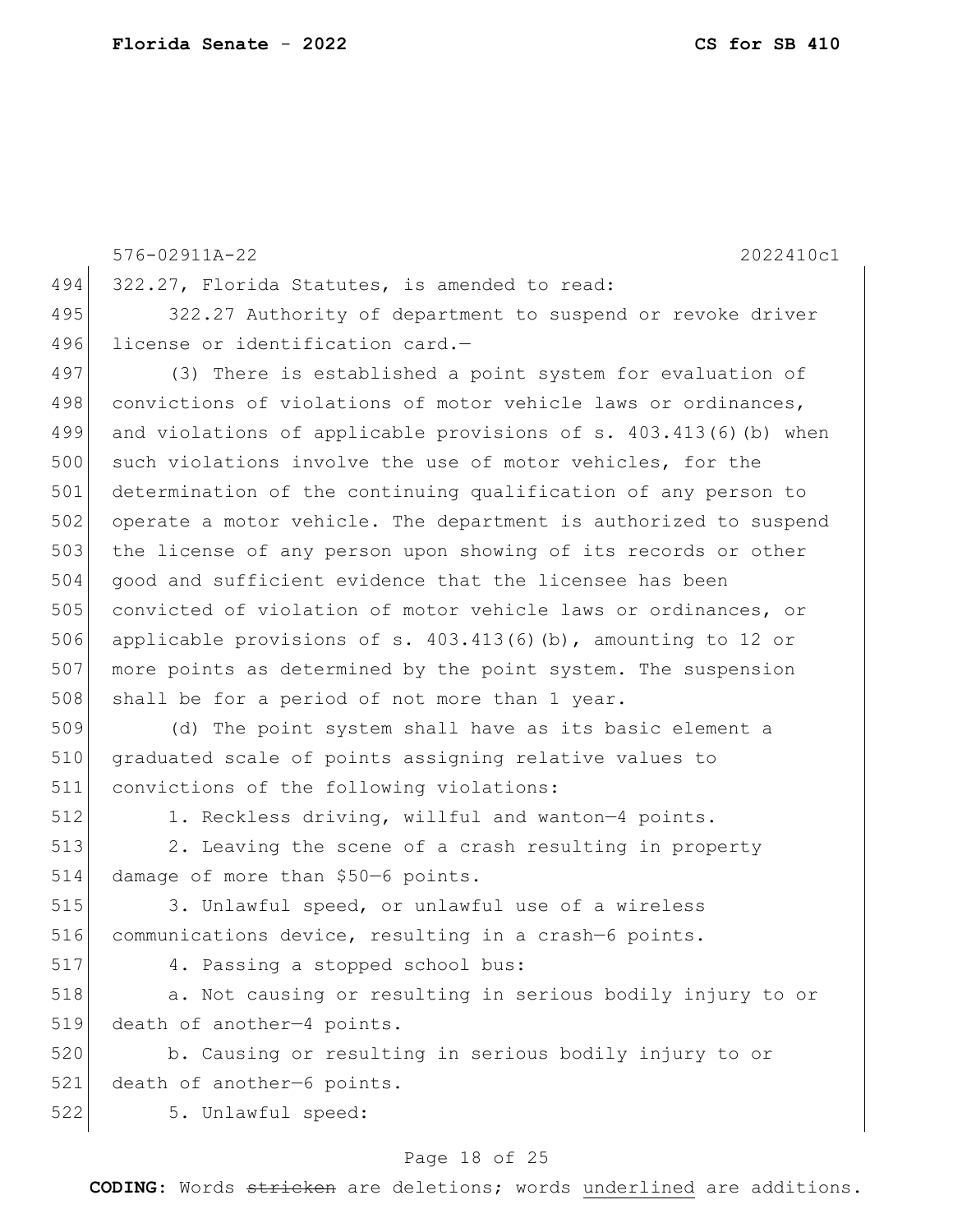576-02911A-22 2022410c1 523 a. Not in excess of 15 miles per hour of lawful or posted 524 speed—3 points. 525 b. In excess of 15 miles per hour of lawful or posted 526 speed-4 points. 527 c. No points shall be imposed for a violation of unlawful 528 speed as provided in s. 316.1895 or s. 316.183 when enforced by 529 a traffic infraction enforcement officer pursuant to s. 530 316.1896. In addition, a violation of s. 316.1895 or s. 316.183 531 when enforced by a traffic infraction enforcement officer 532 pursuant to s. 316.1896 may not be used for purposes of setting 533 motor vehicle insurance rates. 534 6. A violation of a traffic control signal device as 535 provided in s. 316.074(1) or s. 316.075(1)(c)1.—4 points. 536 However, no points shall be imposed for a violation of s. 537 316.074(1) or s. 316.075(1)(c)1. when a driver has failed to  $538$  stop at a traffic signal and when enforced by a traffic 539 infraction enforcement officer. In addition, a violation of s. 540 316.074(1) or s. 316.075(1)(c)1. when a driver has failed to 541 stop at a traffic signal and when enforced by a traffic 542 infraction enforcement officer may not be used for purposes of 543 setting motor vehicle insurance rates. 544 7. All other moving violations (including parking on a 545 highway outside the limits of a municipality)  $-3$  points. However, 546 no points shall be imposed for a violation of s. 316.0741 or s. 547 316.2065(11); and points shall be imposed for a violation of s.

548 316.1001 only when imposed by the court after a hearing pursuant 549 to s. 318.14(5).

550 8. Any moving violation covered in this paragraph, 551 excluding unlawful speed and unlawful use of a wireless

### Page 19 of 25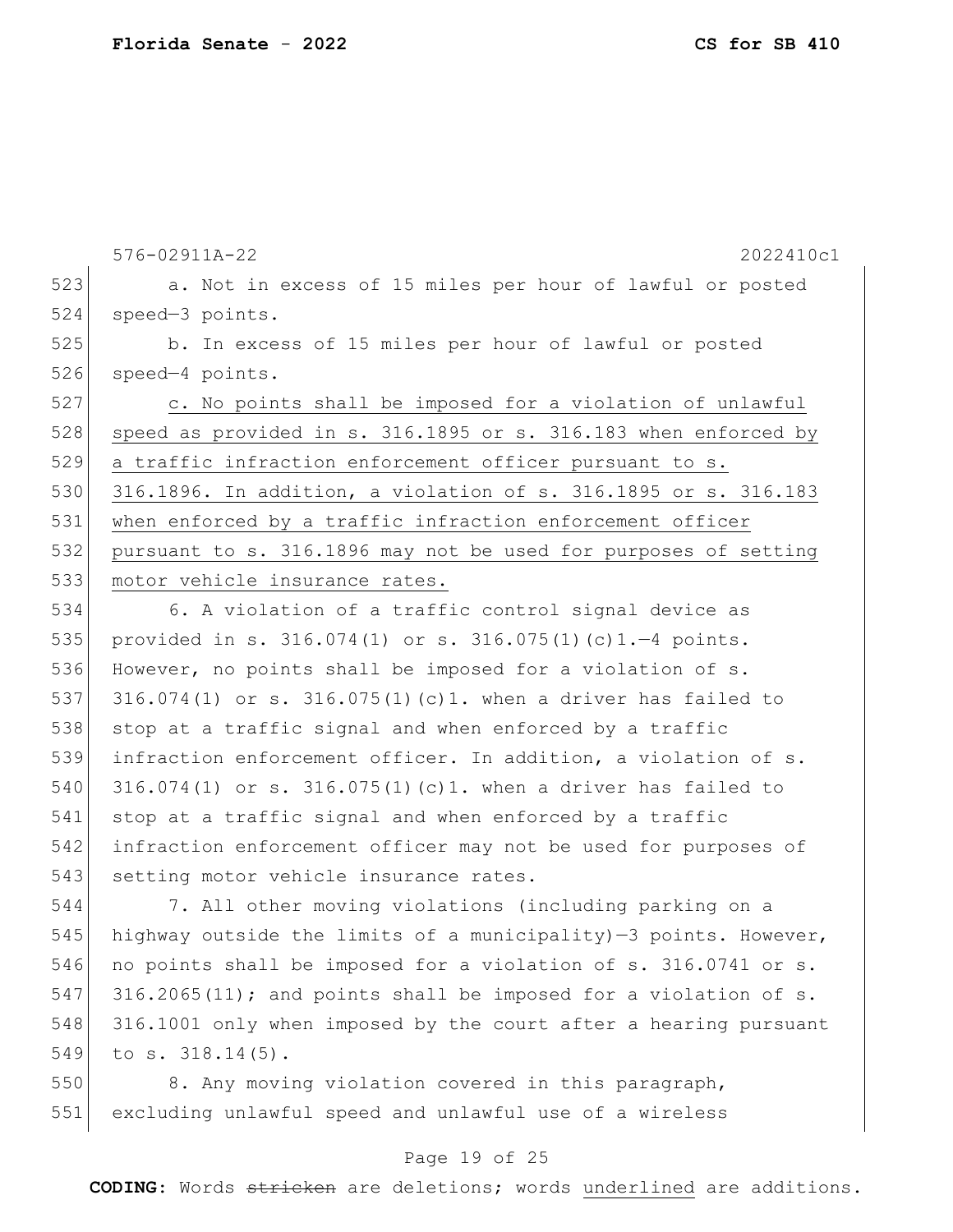576-02911A-22 2022410c1 552 communications device, resulting in a crash-4 points. 553 9. Any conviction under s.  $403.413(6)(b)-3$  points. 554 10. Any conviction under s. 316.0775(2)—4 points. 555 11. A moving violation covered in this paragraph which is 556 committed in conjunction with the unlawful use of a wireless 557 communications device within a school safety zone—2 points, in 558 addition to the points assigned for the moving violation. 559 Section 8. Paragraph (a) of subsection (3) of section 560 316.306, Florida Statutes, is amended to read: 561 316.306 School and work zones; prohibition on the use of a 562 wireless communications device in a handheld manner.— 563 (3)(a)1. A person may not operate a motor vehicle while 564 using a wireless communications device in a handheld manner in a 565 designated school crossing, school zone, or work zone area as 566 defined in s. 316.003(110) <del>s. 316.003(109)</del>. This subparagraph 567 shall only be applicable to work zone areas if construction 568 personnel are present or are operating equipment on the road or 569 immediately adjacent to the work zone area. For the purposes of 570 this paragraph, a motor vehicle that is stationary is not being 571 operated and is not subject to the prohibition in this 572 paragraph. 573 2. Effective January 1, 2020, a law enforcement officer may 574 stop motor vehicles and issue citations to persons who are 575 driving while using a wireless communications device in a 576 handheld manner in violation of subparagraph 1. 577 Section 9. Paragraph (a) of subsection (5) of section 578 316.640, Florida Statutes, is amended to read: 579 316.640 Enforcement.—The enforcement of the traffic laws of

580 this state is vested as follows:

#### Page 20 of 25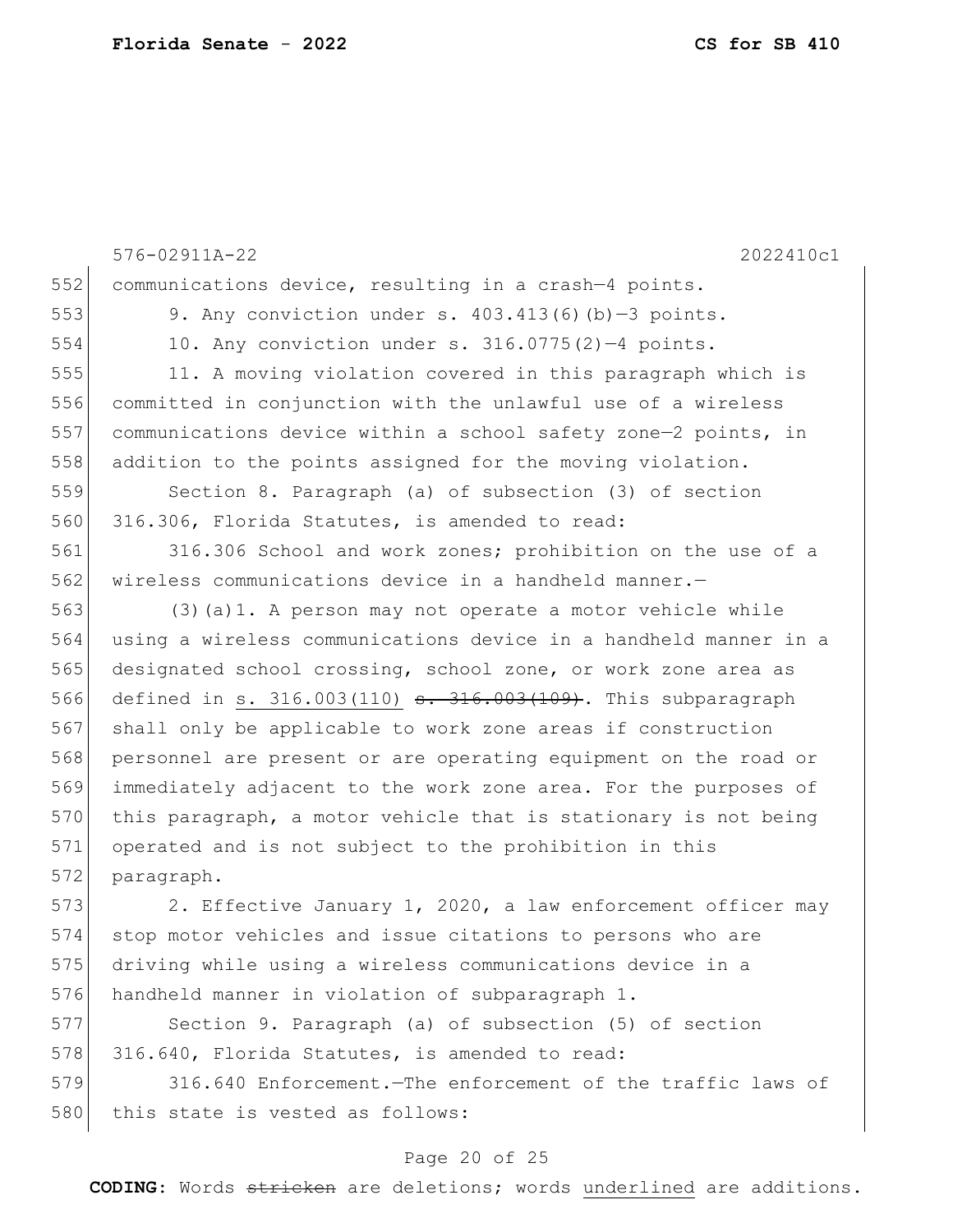576-02911A-22 2022410c1 581 (5)(a) Any sheriff's department or police department of a 582 municipality may employ, as a traffic infraction enforcement 583 officer, any individual who successfully completes instruction 584 in traffic enforcement procedures and court presentation through 585 the Selective Traffic Enforcement Program as approved by the 586 Division of Criminal Justice Standards and Training of the 587 Department of Law Enforcement, or through a similar program, but 588 who does not necessarily otherwise meet the uniform minimum 589 standards established by the Criminal Justice Standards and 590 Training Commission for law enforcement officers or auxiliary 591 law enforcement officers under s. 943.13. Any such traffic 592 infraction enforcement officer who observes the commission of a 593 traffic infraction or, in the case of a parking infraction, who 594 observes an illegally parked vehicle may issue a traffic 595 citation for the infraction when, based upon personal 596 investigation, he or she has reasonable and probable grounds to 597 believe that an offense has been committed which constitutes a 598 noncriminal traffic infraction as defined in s. 318.14. In 599 addition, any such traffic infraction enforcement officer may 600 issue a traffic citation under ss. 316.0083 and 316.1896  $\frac{1}{100}$ . 601 316.0083. For purposes of enforcing ss. 316.0083, 316.1895, and 602 316.183  $\texttt{s.}$  316.0083, any sheriff's department or police 603 department of a municipality may designate employees as traffic 604 infraction enforcement officers. The traffic infraction 605 enforcement officers must be physically located in the county of 606 the respective sheriff's or police department. 607 Section 10. Paragraphs (a) and (c) of subsection (3) of 608 section 316.650, Florida Statutes, are amended to read: 609 316.650 Traffic citations.—

### Page 21 of 25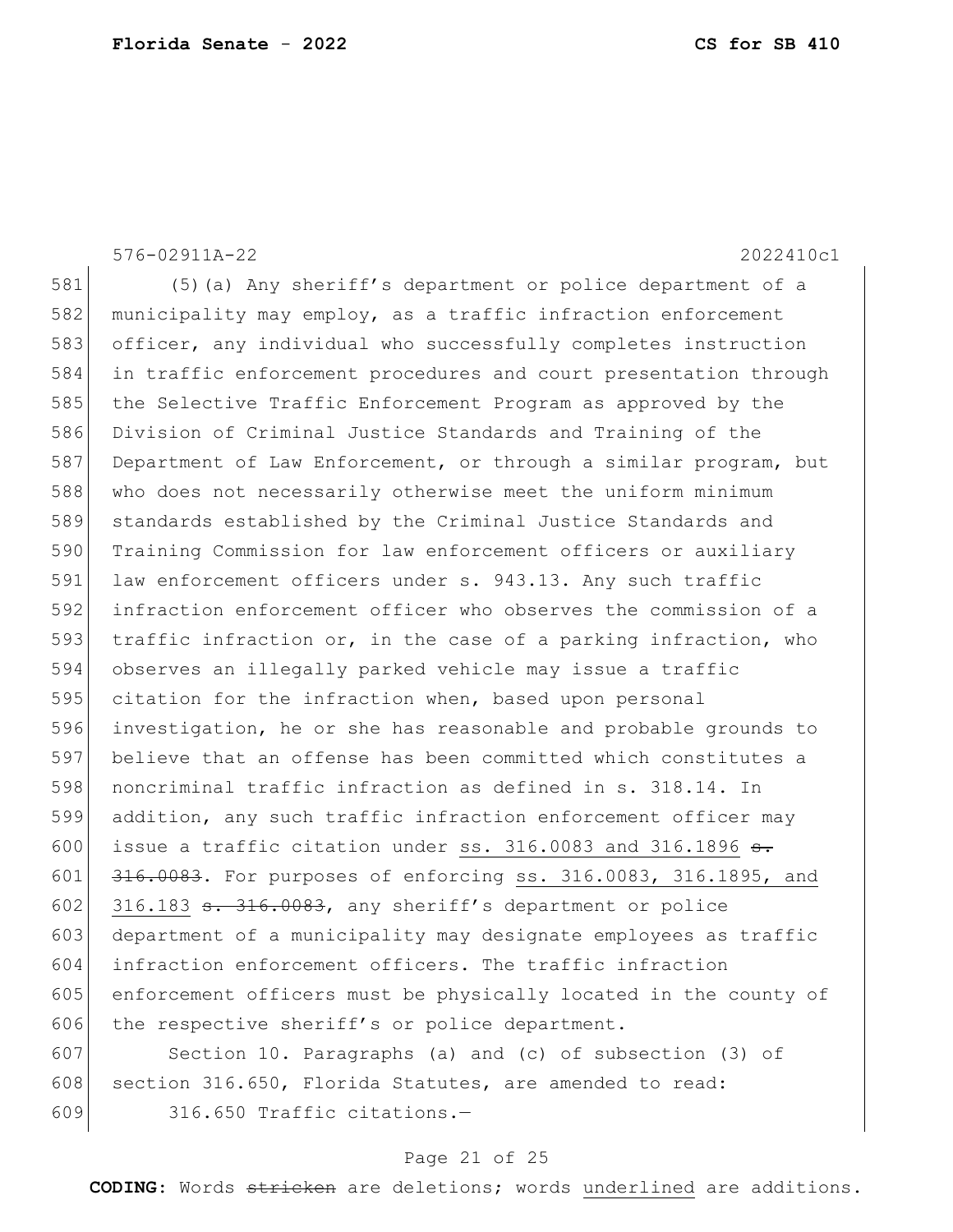576-02911A-22 2022410c1 610  $(3)$  (a) Except for a traffic citation issued pursuant to s. 611 316.1001, or s. 316.0083, or s. 316.1896, each traffic 612 enforcement officer, upon issuing a traffic citation to an 613 alleged violator of any provision of the motor vehicle laws of 614 this state or of any traffic ordinance of any municipality or 615 town, shall deposit the original traffic citation or, in the 616 case of a traffic enforcement agency that has an automated 617 citation issuance system, the chief administrative officer shall 618 provide by an electronic transmission a replica of the citation 619 data to a court having jurisdiction over the alleged offense or 620 with its traffic violations bureau within 5 days after issuance 621 to the violator. 622 (c) If a traffic citation is issued under s. 316.0083 or s. 623 316.1896, the traffic infraction enforcement officer shall 624 provide by electronic transmission a replica of the traffic 625 citation data to the court having jurisdiction over the alleged 626 offense or its traffic violations bureau within 5 days after the  $627$  date of issuance of the traffic citation to the violator. If a  $628$  hearing is requested, the traffic infraction enforcement officer 629 shall provide a replica of the traffic notice of violation data 630 to the clerk for the local hearing officer having jurisdiction 631 over the alleged offense within 14 days. 632 Section 11. Subsection (2) of section 318.14, Florida 633 Statutes, is amended to read:

634 318.14 Noncriminal traffic infractions; exception; 635 procedures.—

636 (2) Except as provided in ss.  $316.1001(2)$ , and  $316.0083$ , 637 and 316.1896, any person cited for a violation requiring a 638 | mandatory hearing listed in s. 318.19 or any other criminal

### Page 22 of 25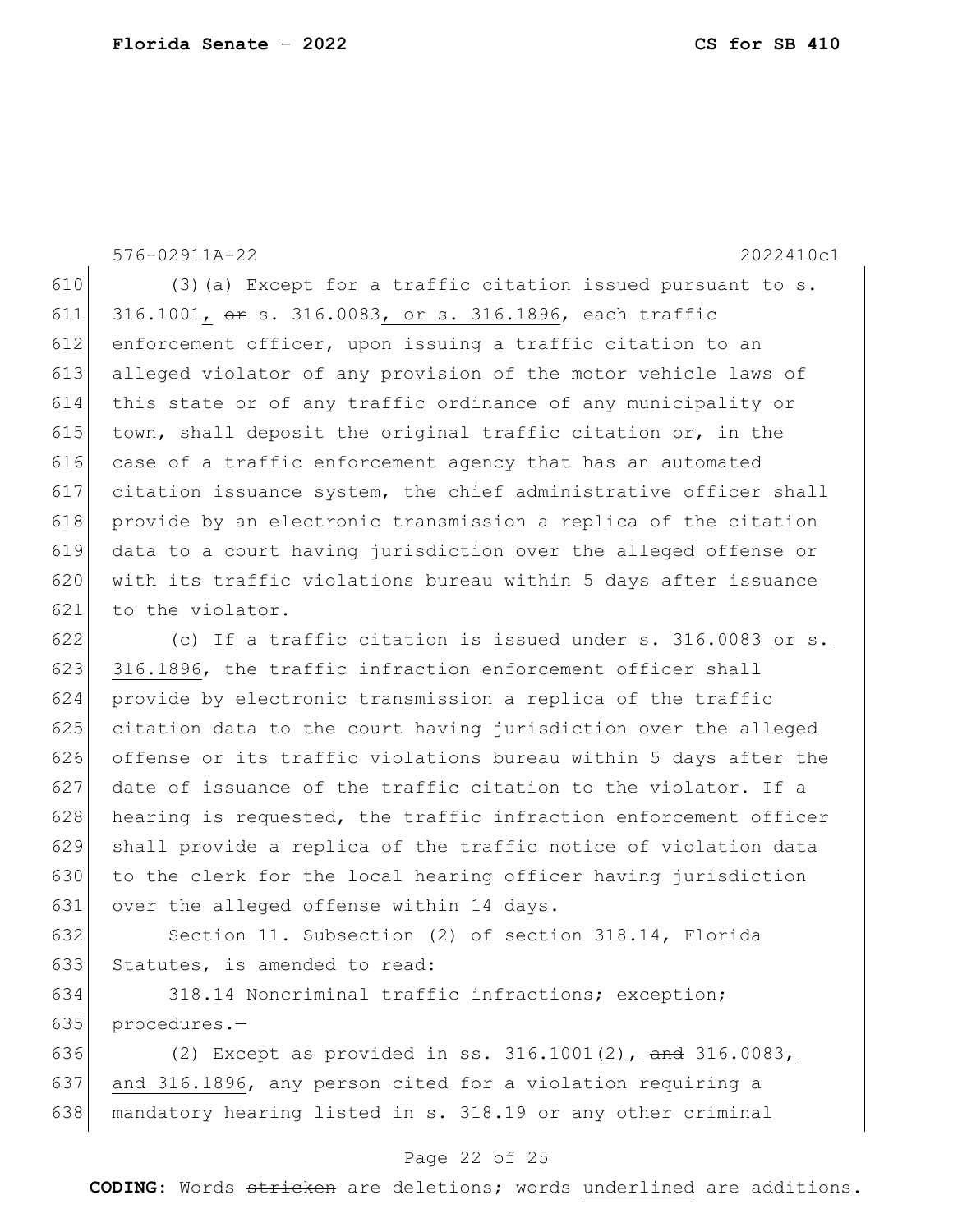576-02911A-22 2022410c1 traffic violation listed in chapter 316 must sign and accept a 640 citation indicating a promise to appear. The officer may indicate on the traffic citation the time and location of the scheduled hearing and must indicate the applicable civil penalty established in s. 318.18. For all other infractions under this section, except for infractions under s. 316.1001, the officer 645 must certify by electronic, electronic facsimile, or written signature that the citation was delivered to the person cited. This certification is prima facie evidence that the person cited 648 was served with the citation. 649 Section 12. Subsections  $(4)$ ,  $(5)$ , and  $(15)$  of section 650 318.21, Florida Statutes, are amended to read: 318.21 Disposition of civil penalties by county courts.—All civil penalties received by a county court pursuant to the provisions of this chapter shall be distributed and paid monthly as follows:  $(4)$  Of the additional fine assessed under s. 318.18(3)(g)  $s. 318.18(3)$  (f) for a violation of s. 316.1301, 40 percent must be remitted to the Department of Revenue for deposit in the 658 Grants and Donations Trust Fund of the Division of Blind Services of the Department of Education, and 60 percent must be 660 distributed pursuant to subsections  $(1)$  and  $(2)$ . 661 (5) Of the additional fine assessed under s.  $318.18(3)(q)$  $s. 318.18(3)(f)$  for a violation of s. 316.1303(1), 60 percent must be remitted to the Department of Revenue for deposit in the Grants and Donations Trust Fund of the Division of Vocational Rehabilitation of the Department of Education, and 40 percent 666 must be distributed pursuant to subsections (1) and  $(2)$ . 667 (15) Of the additional fine assessed under s.  $318.18(3)(f)$ 

#### Page 23 of 25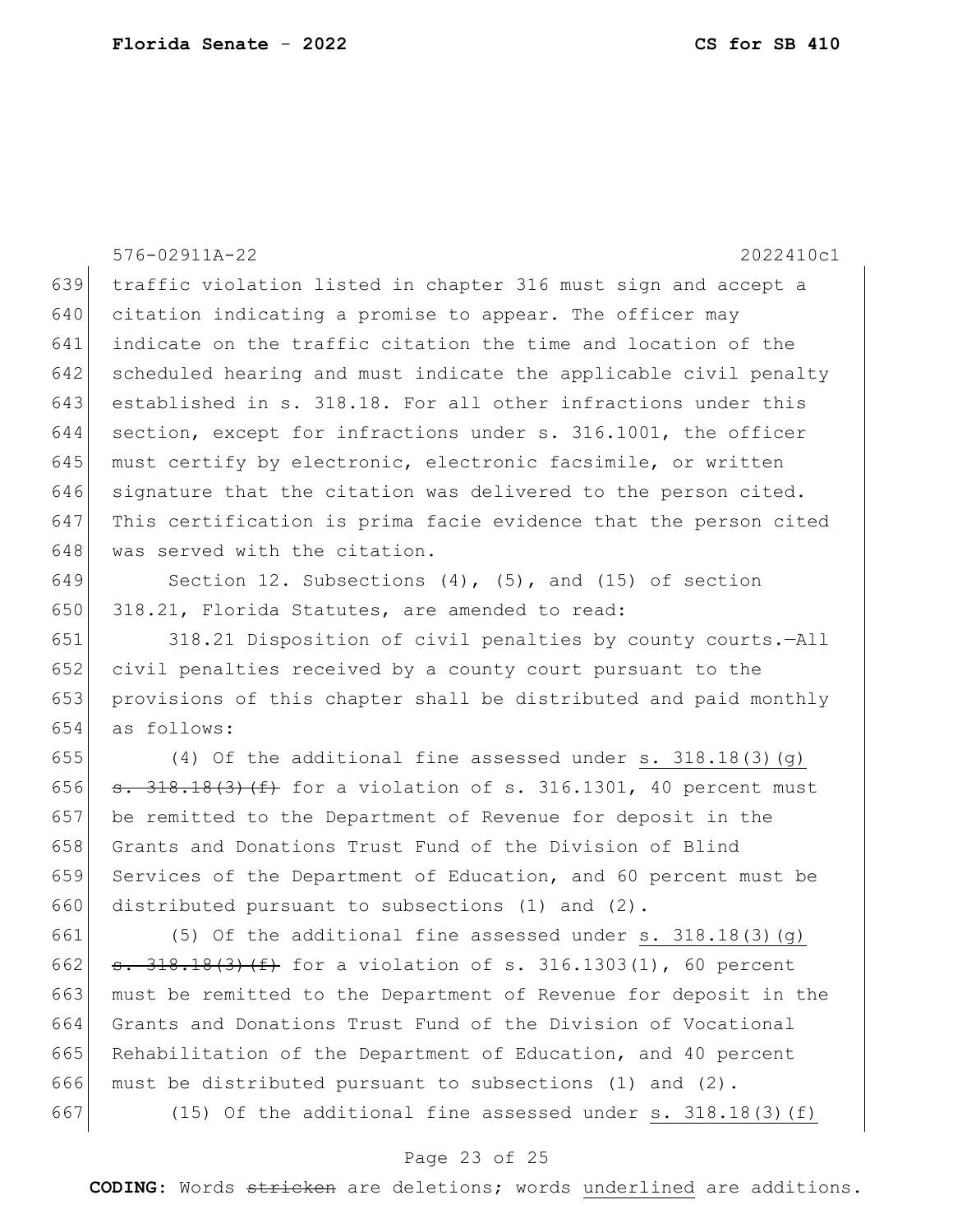576-02911A-22 2022410c1 668  $s. 318.18(3)$  (e) for a violation of s. 316.1893, 50 percent of 669 the moneys received from the fines shall be appropriated to the 670 Agency for Health Care Administration as general revenue to 671 provide an enhanced Medicaid payment to nursing homes that serve 672 Medicaid recipients with brain and spinal cord injuries. The 673 remaining 50 percent of the moneys received from the enhanced 674 fine imposed under s. 318.18(3)(f)  $\frac{1}{5}$ . 318.18(3)(e) shall be 675 remitted to the Department of Revenue and deposited into the 676 Department of Health Emergency Medical Services Trust Fund to 677 provide financial support to certified trauma centers in the 678 counties where enhanced penalty zones are established to ensure 679 the availability and accessibility of trauma services. Funds 680 deposited into the Emergency Medical Services Trust Fund under 681 this subsection shall be allocated as follows: 682 (a) Fifty percent shall be allocated equally among all 683 Level I, Level II, and pediatric trauma centers in recognition 684 of readiness costs for maintaining trauma services. 685 (b) Fifty percent shall be allocated among Level I, Level 686 II, and pediatric trauma centers based on each center's relative 687 volume of trauma cases as calculated using the hospital 688 discharge data collected pursuant to s. 408.061. 689 Section 13. Subsection (1) of section 655.960, Florida 690 Statutes, is amended to read: 691 655.960 Definitions; ss. 655.960-655.965.—As used in this 692 section and ss.  $655.961-655.965$ , unless the context otherwise 693 requires:

694 (1) "Access area" means any paved walkway or sidewalk which 695 is within 50 feet of any automated teller machine. The term does 696 not include any street or highway open to the use of the public,

### Page 24 of 25